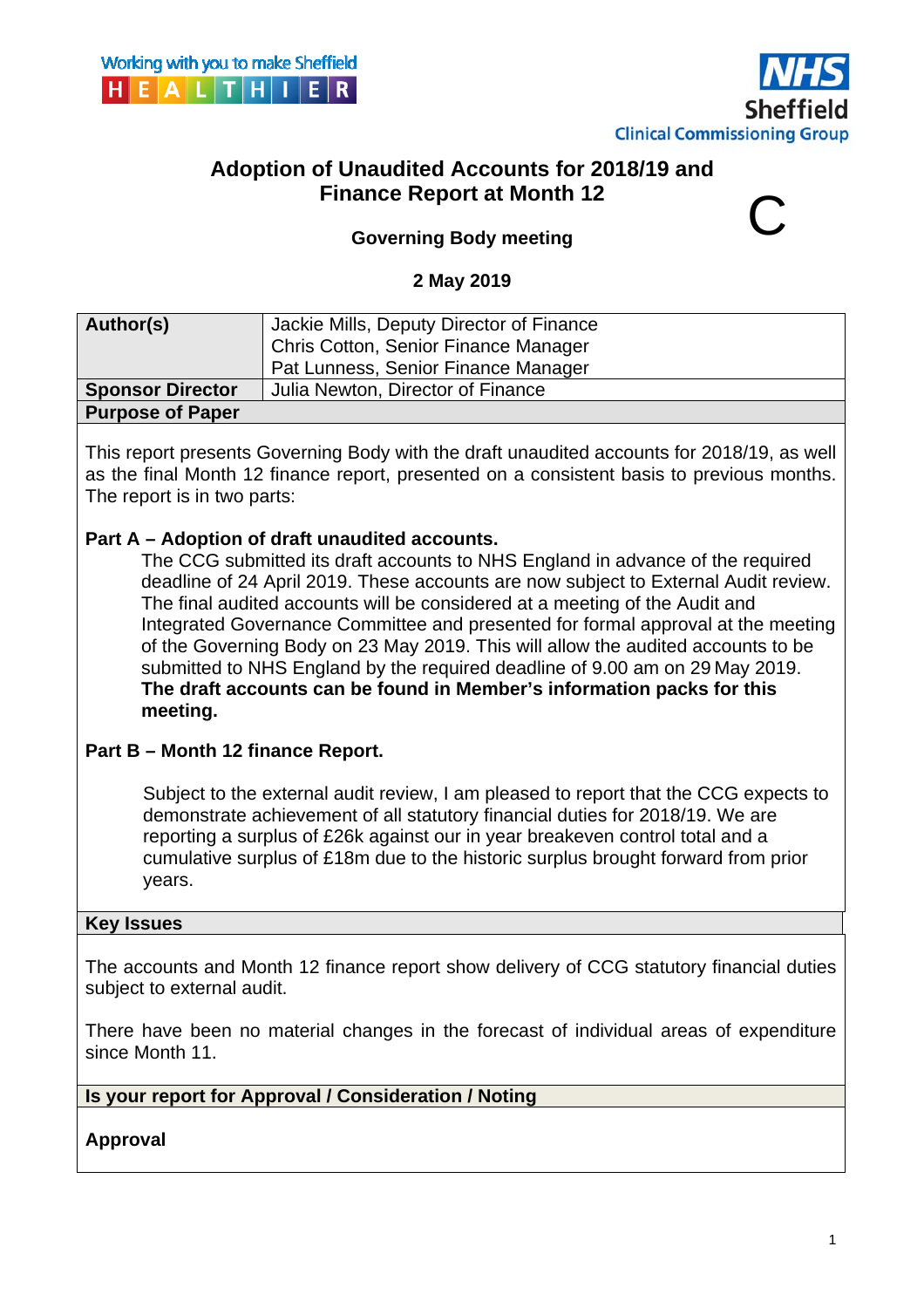# **Recommendations / Action Required by Governing Body**

The Governing Body is asked to:

- Part A: Adopt (i.e. approve) the unaudited 2018/19 accounts;
- Part B: Note the final 2018/19 outturn position for the CCG, which is subject to external audit of the CCG's annual accounts.
- Part B: Approve the final budget changes for 2018/19 as set out in Section 6.

#### **Governing Body Assurance Framework**

#### *Which of the CCG's objectives does this paper support?*

Strategic Objective - To ensure there is a sustainable, affordable healthcare system in Sheffield. It supports management of the CCG's principal risks for 2018/19 in the 2018/19 GBAF: 3.1, 4.1, 4.2 and 4.3.

**Are there any Resource Implications (including Financial, Staffing etc)?** 

**None** 

**Have you carried out an Equality Impact Assessment and is it attached?** 

*Please attach if completed. Please explain if not, why not*  Not applicable

*Have you involved patients, carers and the public in the preparation of the report?* 

Not applicable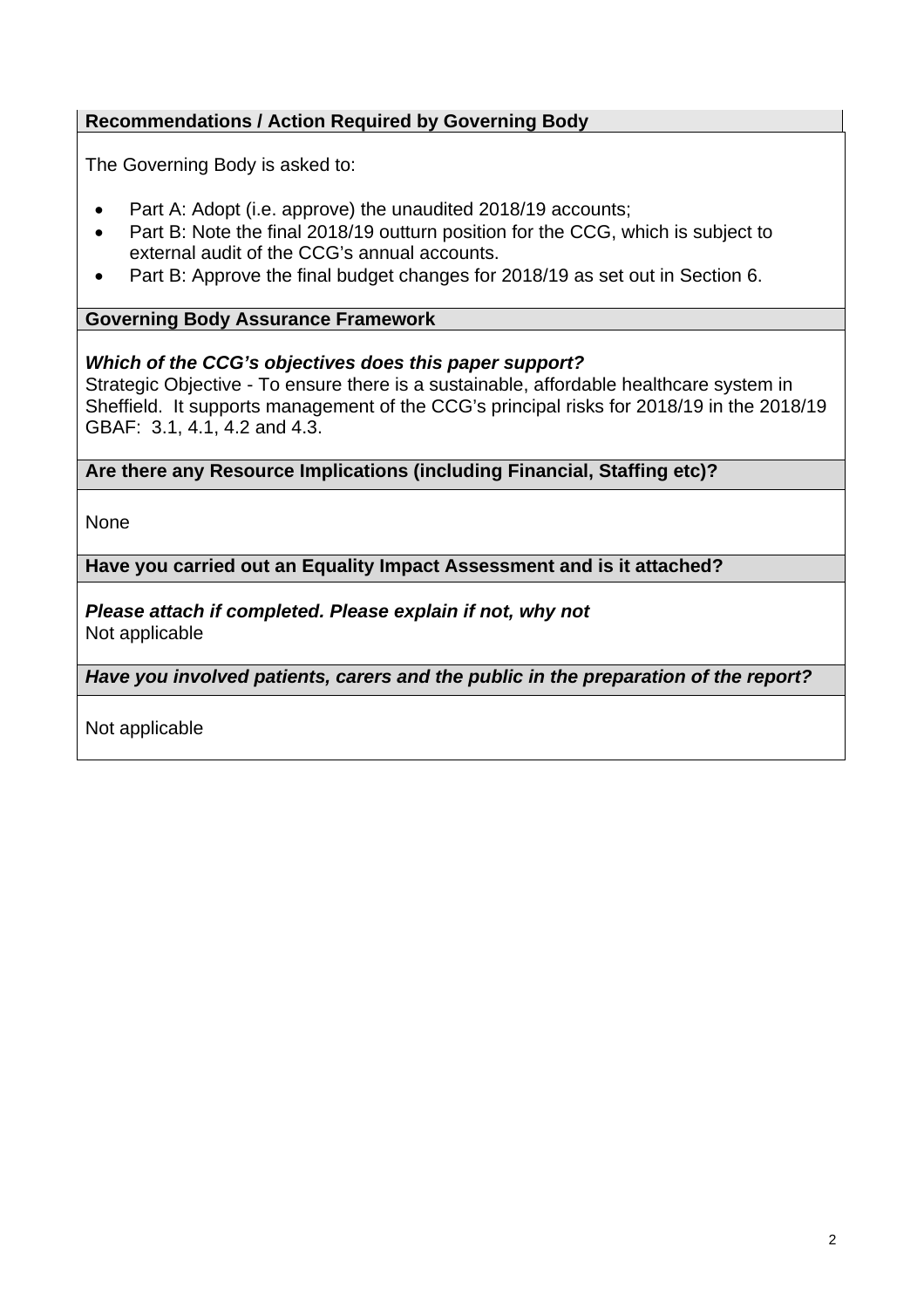

# **Adoption of Unaudited Accounts 2018/19 and Month 12 Finance Report**

#### **Governing Body meeting**

#### **2 May 2019**

#### **Part A: Adoption of Unaudited Accounts for 2018/19**

#### **1. Purpose**

This report accompanies the pre-audited accounts (financial statements) produced by the CCG in respect of the 2018/19 financial year. **These can be found in Member's information packs for this meeting**. In line with External Auditor requirements, they are presented to the Governing Body for adoption. They are presented in conjunction with the separate report on the CCG's draft Annual Report including the Annual Governance Statement and Remuneration Report.

#### **2. Process to Date and Next Steps**

The CCG submitted its financial statements (accounts) ahead of the NHS England deadline of 24 April 2019. The financial statements have been prepared in line with the Department of Health and Social Care Group Accounting Manual 2018-19. The financial policies stated at the beginning of the statements are those policies which CCGs have been required by NHS England to adopt. These were previously reviewed and considered by the CCG's Audit and Integrated Governance Committee (AIGC) on 28 March 2019, along with the basis of estimation used by the CCG for certain key areas of spend where the actual spend will not be known until after the submission of accounts such as month 12 prescribing costs and the final activity position for acute providers.

In addition to submission of the accounts, CCGs must provide the same information (with further analysis in places) to NHS England in a standard format for consolidation. The draft return has been submitted to NHS England alongside the draft accounts.

The External Audit of the accounts is due to commence on 29 April 2019.

The Audit and Integrated Governance Committee will meet on the morning of 23 May 2019 and will receive the post audit financial statements together with the report on those statements by our external auditors, KPMG. Members will have the opportunity to consider the accounts in detail.

The Governing Body will meet on the same day, 23 May, following the AIGC meeting, and will receive the audited financial statements and will be asked to formally adopt them.

The final audited financial statements must be submitted to NHS England by 9.00 am on 29 May 2019.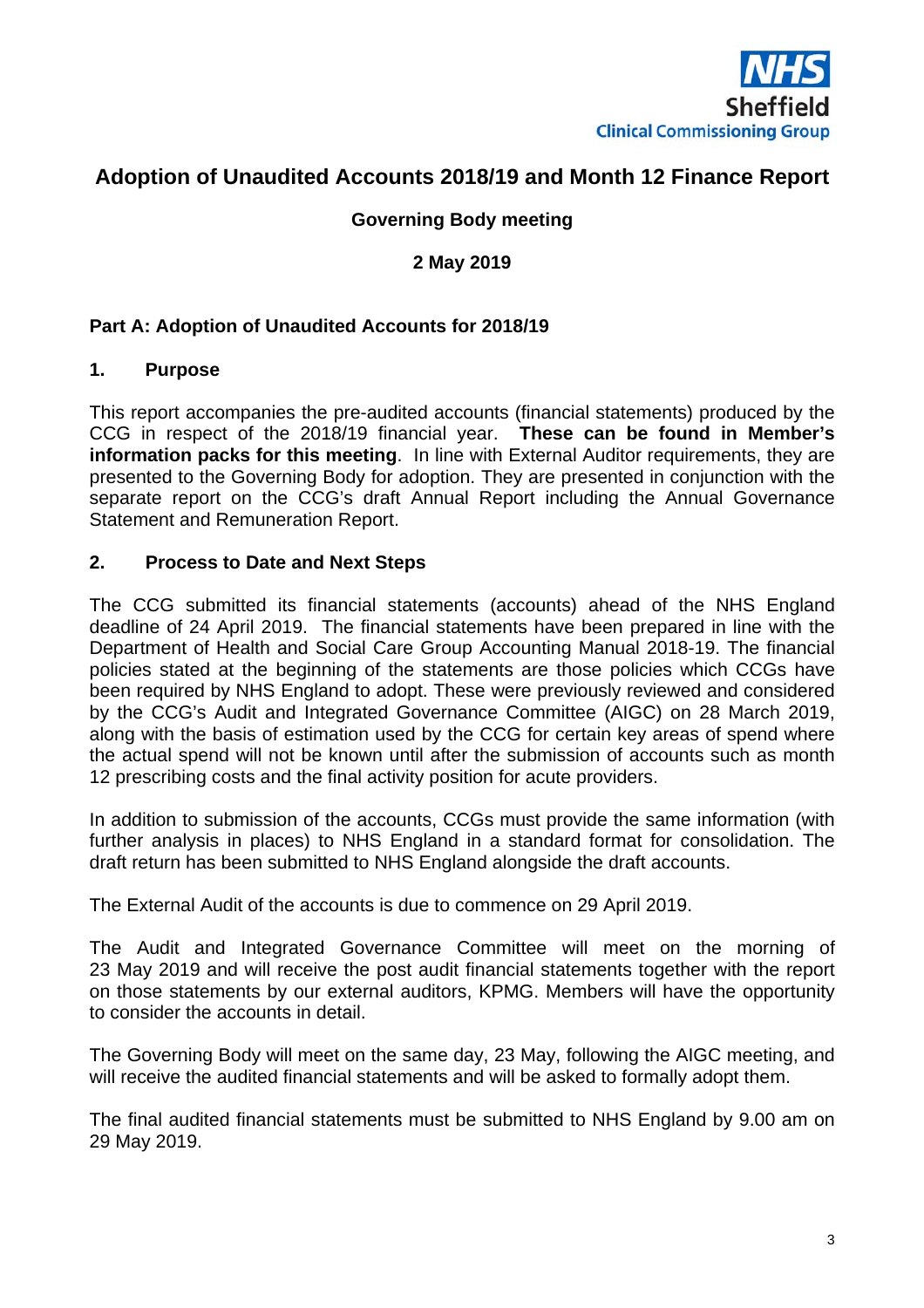## **3. Explanation of Key Issues in the Financial Statements**

The CCG has delivered against its financial statutory duties. The information below summarises the key statements in the accounts. Further details can be found in the Director of Finance's Month 12 report presented in Part B of this paper.

The accounts (or financial statements) consist of four primary statements:

- . A Statement of Comprehensive Net Expenditure
- . A Statement of Financial Position
- . A Statement of Changes in Taxpayer's Equity
- . A Statement of Cash Flows.

These are accompanied by notes to the accounts which provide further information on the financial activities of the CCG. The accounts include comparative figures for the prior year to show how the CCG's financial position has changed year on year.

# **Statement of Comprehensive Net Expenditure (SOCNE) (Page 1 of Accounts)**

Accounting Standards require the preparation of a statement of comprehensive income. However, as CCGs are funded by an allocation from Parliament, the Group Accounting Manual requires us to prepare a Statement of Comprehensive Net Expenditure (SOCNE) instead. The SOCNE shows the amount spent by the CCG in the year, less any income we have received from the provision of goods or services to other organisations. The SOCNE does not include the CCG's main source of funding which is our revenue resource limit (referred to as parliamentary funding in the accounts). Parliamentary funding is not treated as income, but is added to the general fund in the Statement of Changes in Taxpayers' Equity. As a result, the SOCNE does not tell you how well the CCG has performed against its financial targets, this information is given in the notes to the accounts (Note 20: Financial Performance Targets).

For 2018/19, the SOCNE shows the net expenditure of the CCG of £876.9m (i.e. total expenditure £880.0m less income of £3.1m).

# **Statement of Financial Position (Page 2 of the Accounts)**

The Statement of Financial Position (SOFP) provides a snapshot of the CCG's financial position at the end of the financial year (31 March). The SOFP is made up of two parts which must always equal each other: the top part (total assets employed) which shows the CCG's assets and liabilities (what the CCG owns and is owed), and the bottom part (total taxpayers' equity) which shows how the CCG has been financed. The notes to the accounts provide a further breakdown of the different category of assets/liabilities.

## Non-Current Assets:

At 31/3/19, the CCG has £321k of non-current assets (previously known as fixed assets) relating to IT assets.

## Current Assets:

The CCG had £11.6m (£5.8m in 2017/18) of current assets at the end of the financial year (£11,432k receivables and £139k cash). The CCG held no inventories (stock). The main elements of our current assets were amounts owed to us by other NHS organisations (£4.3m); prepayments (£3.4m) made to other NHS organisations (mainly in relation to maternity pathway payments); and amounts owed to us by Sheffield City Council (£1.2m) in line with our normal trading arrangements.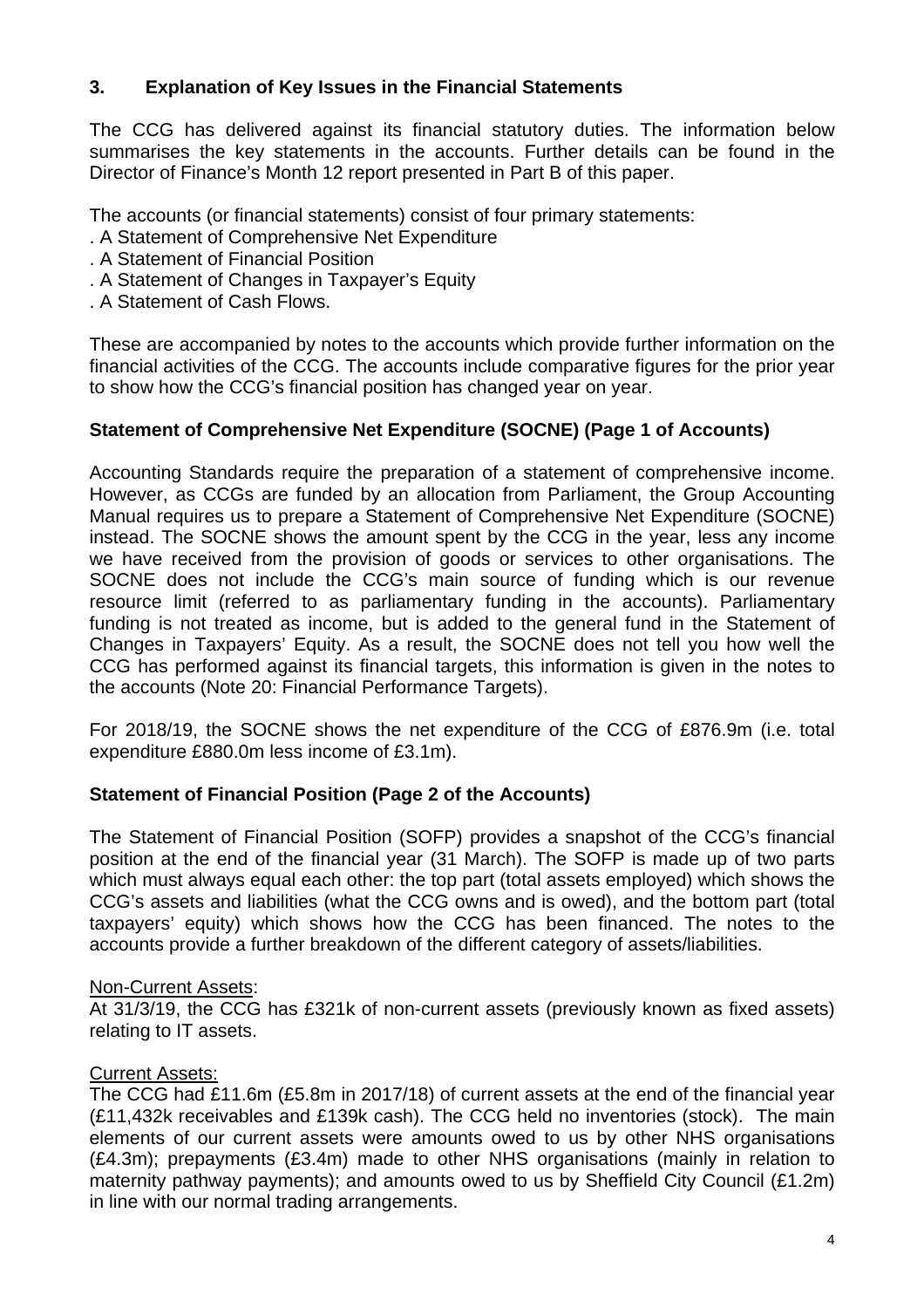#### Current Liabilities:

The CCG had £48.9m of current liabilities relating to outstanding payables at the end of the financial year (£42.5m in 2017/18). Of this, £15.1m related to the prescribing accrual relating to expenditure in February and March. £5.2m related to Continuing Healthcare accruals (including £2.2m owed to Sheffield City Council), £1.2m in relation to non NHS contracts and £5.6m in relation to primary care, including £2.0m in relation to outstanding achievement payments for QoF. Of the amounts owed to NHS bodies, £9.8m related to payments due to the three Sheffield foundation trusts plus accruals in relation to partially completed spells of £0.8m, with the remaining £4.0m being owed to the wider NHS.

## **Statement of Changes in Taxpayers' Equity (Page 3 of the Accounts)**

The Statement of Changes in Taxpayers' Equity (SOCITE) shows the movement on the general fund and reserves in the year. The amounts shown in this statement are also reflected in the SOCNE in the other operating expenses section. The CCG's parliamentary funding for the year is shown at the bottom of this statement.

#### **Statement of Cash Flows (Page 4 of the Accounts)**

The statement of cash flows (SOCF) summarises the actual cash flowing into and out of the CCG during the year. It differs from the SOCNE which includes expenditure which the CCG has incurred but not paid for and income which is due but has not yet been received.

#### **Key Notes to the Accounts**

#### Other Operating Revenue (Note 2 to the Accounts – Page 10)

This note analyses all income. The accounts are prepared in accordance with the overarching principle that income and expenditure are recorded gross and are not netted off.

In 2018/19, the CCG has received revenue of £3.1m (£5.2m in 2017/18). This includes:

- £0.2m better care fund income
- £0.3m relates to Research income
- £0.2m income for Resettlement programmes
- £0.4m grant income from Macmillan
- £0.3m income for Sheffield Accountable Care Partnership
- £0.2m relates to income for the Learning Disability Transforming care programme
- The reduction in revenue is as a result of the implementation of IFRS 15, which has meant recharges such as GP Prescribing recharges and rebates are now coded as negative expenditure to offset the original cost.

#### Operating Expenses (Note 5 to the Accounts – Page 14)

This note analyses the CCG's expenditure on goods and services in the year. As with revenue, the overarching principle is that revenue income and expenditure are recorded gross and are not netted off. Most of the expenditure on commissioning healthcare services will be shown as services from foundation trusts, NHS trusts and other NHS bodies.

In 2018/19, the CCG has incurred £880m (£853m in 2017/18) of gross expenditure made up of £17.2m in relation to pay expenditure, and £862.0m non pay spend. Pay costs have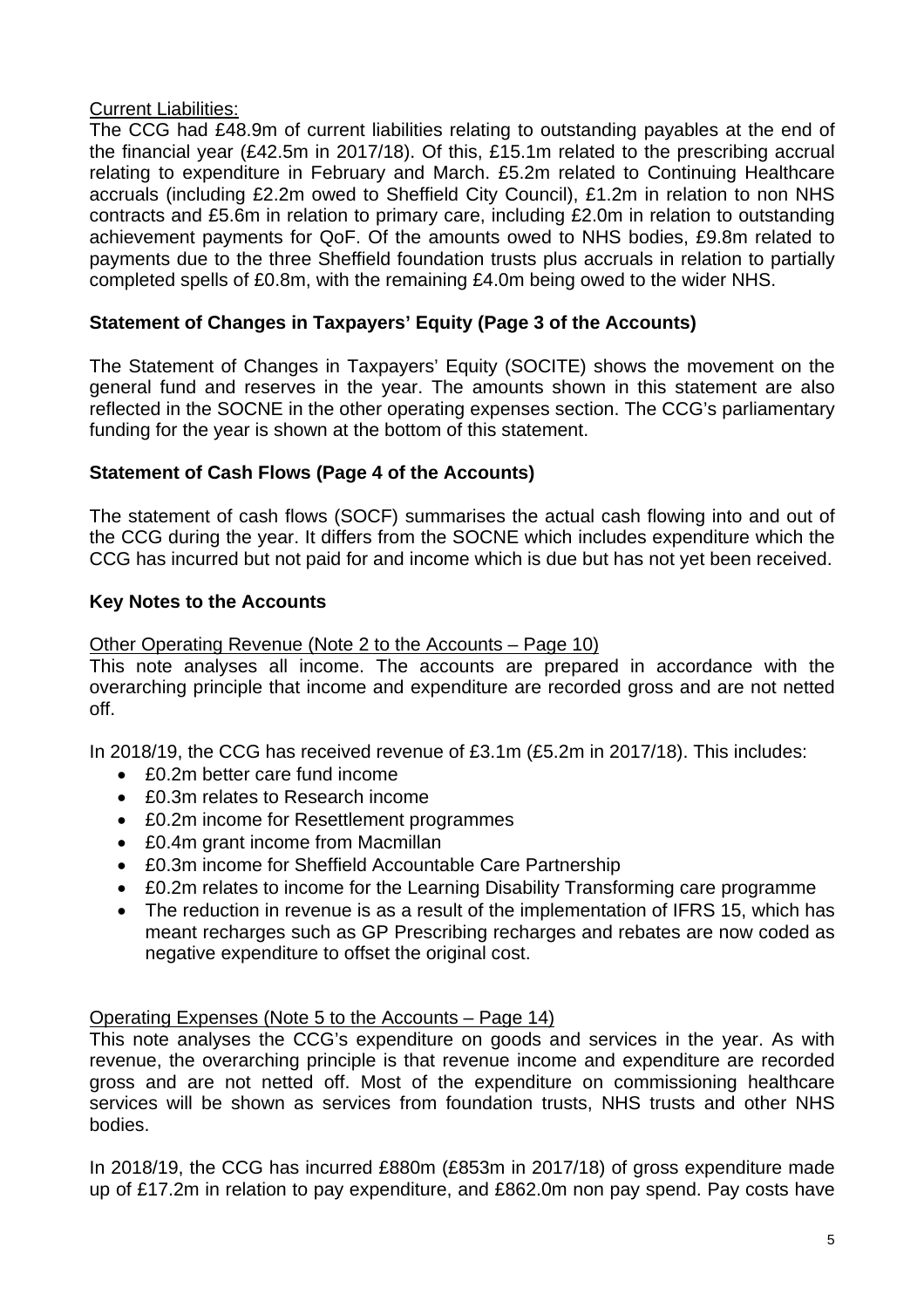increased by £2.0m compared to 2017/18. £1.4m of this increase is due to increased staff costs within South Yorkshire and Bassetlaw Integrated Care System which the CCG hosted. The remaining increase is as a result of having fewer vacancies through the year.

The vast majority of the non-pay expenditure is in relation to our commissioned health care spend. The Month 12 finance report presented in Part B of this paper provides a detailed breakdown of that spend.

#### Financial Performance Targets (Note 20 to the Accounts – Page 27)

The CCG has statutory financial duties set out in sections 223H, I and J of the 2006 Act (as amended). NHS England confirms in the annually published 'Allocations Directions' to CCGs the specified amounts. The CCG's performance against these financial targets is disclosed in this note.

- Expenditure not to exceed income. In this case income includes all parliamentary funding.
- Capital resource use not exceed amount specified in Directions. CCGs have to keep their capital expenditure (expenditure on property, plant and equipment) within a limit set each year by NHS England.
- Revenue resource use and, if specified, revenue resource on specific matters does not exceed the amount specified in Directions. CCGs have to keep their net operating costs for the year within a limit set each year by NHS England.
- Revenue administration resource use (running costs) does not exceed the amount specified in the Directions. HM Treasury requires that all income and expenditure is classified as either administration or programme. Programme is any income or expenditure on the direct provision of healthcare or healthcare related services. Administration is any income or expenditure which is not for the direct provision of healthcare or healthcare related services. CCGs are not allowed to spend more than the set amount.

Gross operating expenditure was £853.3m against a Revenue Resource limit (RRL) of £866.0m plus income of £5.2m, (totalling £841.7m), generating a net surplus of £18.0m. This demonstrates achievement of the statutory duty and was in line with the planned surplus agreed with NHS England.

Net running cost expenditure was £10.4m against a Running Cost Allocation (RCA) of £12.7m, which due to roundings, generated a surplus of £2.4m which forms part of the overall £18.0m surplus. Overall the position demonstrates achievement of the statutory duty.

Capital expenditure of £120k was in line with the capital allocation received from NHS England.

#### **Other Notes to the Accounts**

We have determined that we have no post balance sheet events which will have a material effect on the financial statements.

As required, in Note 18 we have set out our Related Party Transactions. These are transactions with other organisations in which Members of Governing Body have a controlling interest which they have declared on the CCG's Register of Interests.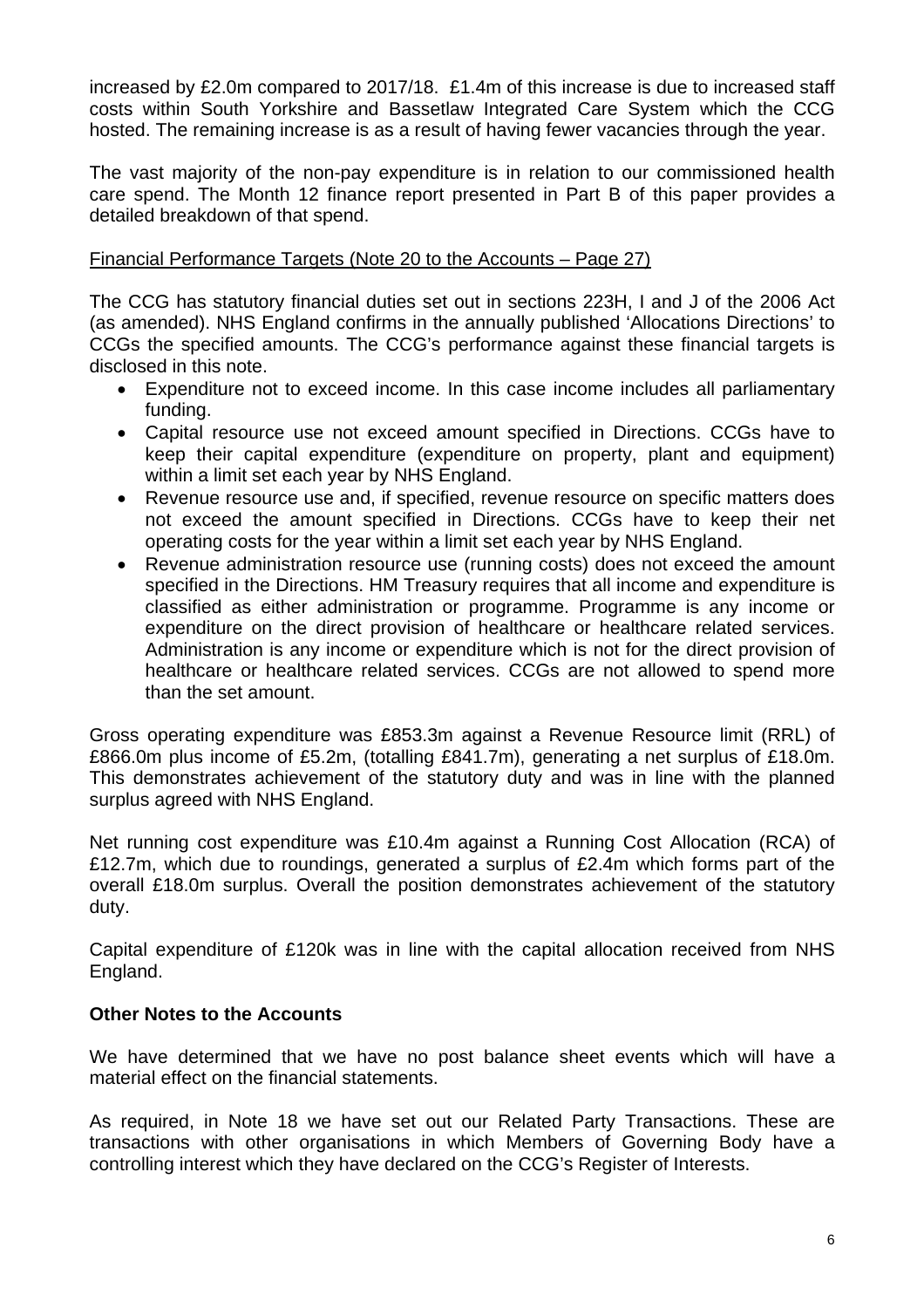# **Part B: Month 12 Finance Report**

#### **1. Executive Summary**

| <b>Key Duties</b>                                                                                                            | <b>Final</b><br><b>Outturn</b>          | <b>Key Issues</b>                                                                                                                                                                                                                                           |
|------------------------------------------------------------------------------------------------------------------------------|-----------------------------------------|-------------------------------------------------------------------------------------------------------------------------------------------------------------------------------------------------------------------------------------------------------------|
| Deliver £18.0m Surplus<br>(CCG's Control Total)<br>against Commissioning<br>Revenue Resource Limit<br>$(RRL) + RCA$ combined | (E18.0m)<br><b>Under</b><br>Spend       | The surplus brought forward from 2017/18 was £18.0m. For<br>2018/19, the CCG has been set an in-year breakeven control<br>total by NHS England, i.e. we are required to maintain our<br>brought forward cumulative surplus. The final outturn is<br>£18.0m. |
| a) Achieve a surplus<br>against the<br>Programme<br>Allocation                                                               | (E15.3m)<br><b>Under</b><br>Spend       | The final surplus on the programme allocation was £15.3m<br>against a plan of £17.6m, additional surplus was realised<br>against the Running Cost Allocation to meet the overall control<br>total.                                                          |
| b) Remain within<br><b>Running Cost</b><br>Allowance (RCA) of<br>£12.78m.                                                    | (E2.7m)<br><b>Under</b><br>Spend        | The final surplus on the programme allocation was £2.7m<br>against a plan of £0.4m                                                                                                                                                                          |
| Remain within Cash Limit<br>(i.e. Maximum draw<br>down set by NHS<br>England)                                                | £0.1 <sub>m</sub><br>closing<br>balance | The CCG's maximum draw down for 2018/19 notified in March<br>was £877.5m. The balance at bank at the year end was<br>£0.1m.                                                                                                                                 |

Green CCG delivered against financial duty

## **2. Final Outturn Revenue Position**

2.0 Overview The financial position at month 12 is detailed in **Appendix A** and **Table A**  below, **Appendix B** breaks down the financial position by programme category.

Table A: Summary Position at 31 March 2019

|                                            | Annual<br><b>Budget</b> | <b>Outturn</b> | Variance  | Variance |
|--------------------------------------------|-------------------------|----------------|-----------|----------|
|                                            | £'000s                  | £'000s         | E'000s    | $\%$     |
| <b>Acute Hospital Care</b>                 | 409,370                 | 422,341        | 12,971    | 3.2%     |
| Mental Health & Learning Disabilities      | 89,269                  | 89,177         | (92)      | $-0.1%$  |
| Prescribing                                | 95,860                  | 91,756         | (4, 104)  | $-4.3%$  |
| <b>Community Services including CHC</b>    | 157,636                 | 156,943        | (693)     | $-0.4%$  |
| <b>Primary Care</b>                        | 94,482                  | 93,061         | (1, 421)  | $-1.5%$  |
| <b>Collaborative Working</b>               | 13,577                  | 13,640         | 63        | 0.5%     |
| Reserves including planned surplus         | 21,977                  | 0              | (21, 977) | $-100%$  |
| <b>Programme Costs</b>                     | 882,171                 | 866,918        | (15, 253) | $-1.7%$  |
| Running Costs (analysis in section 2.1.11) | 12,778                  | 10,001         | (2,777)   | $-21.7%$ |
| Total Budget 2018/19                       | 894,949                 | 876,918        | (18, 031) | $-2.0%$  |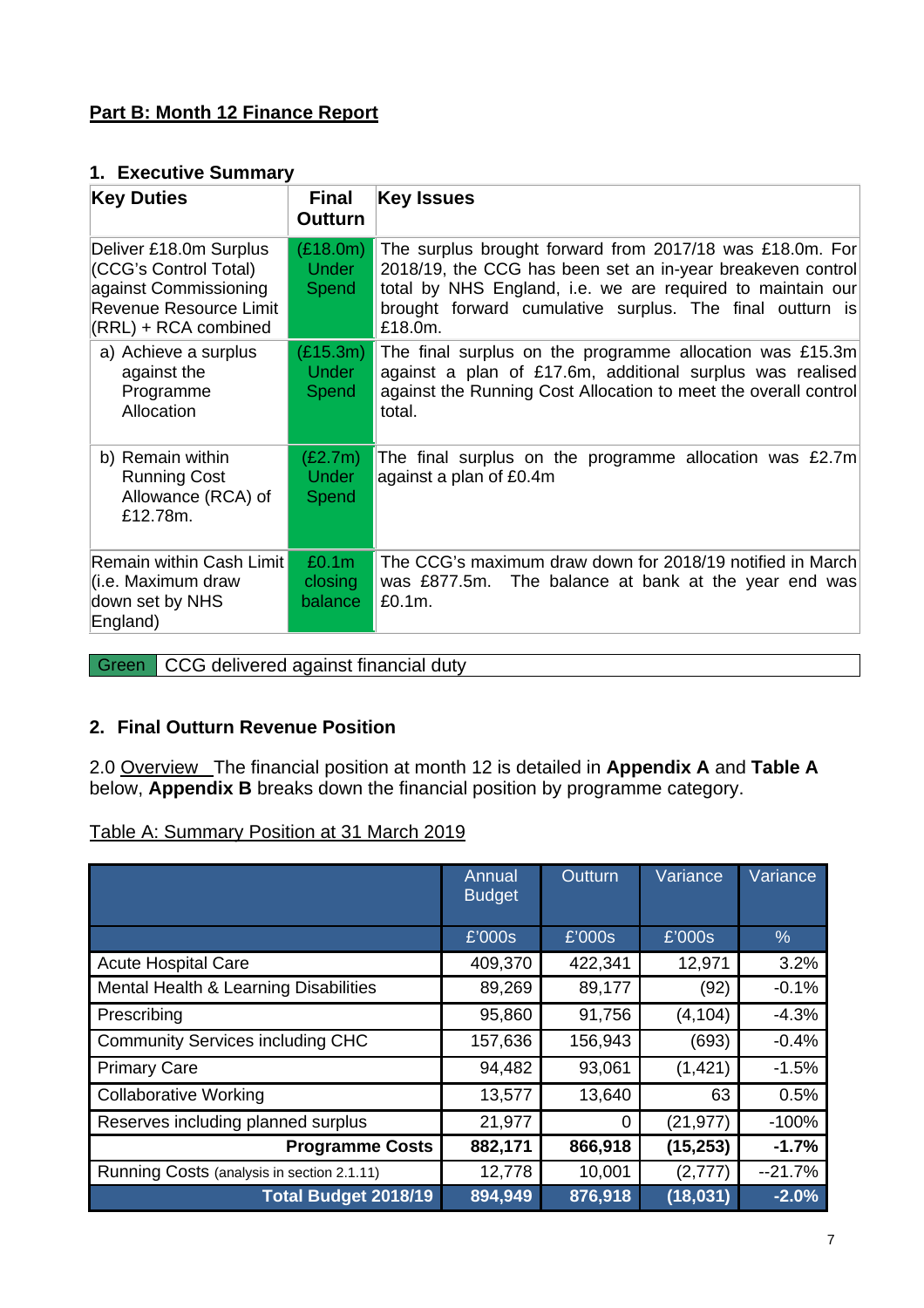# 2.1 Key Highlights

2.1.1 **Sheffield Teaching Hospitals** (STH) is by far the most significant contract in value terms at £400m (including the MSK and Walk in Centre contracts). The final year end position showed an over-spend of £11.5m (2.9%); a small improvement on the expected £11.9m previously forecast. QIPP schemes associated with STH achieved savings of £5.7m against the target of £10.2m in line with the previously forecast position.

The year end position includes a variety of estimates for activity and costs in March as the data has a high level of uncoded activity. Sheffield CCG and STH have worked closely together to try to ensure that the estimates are based on the latest information available and historic trends. When final information is reported in May there will be a reconciliation with the CCG paying for actual activity.

The table below shows a breakdown of the reported overspend. It is worth noting the price variance of £1,143k against 'All other areas' predominantly relates to CQUINS schemes not achieved.

| <b>Contract Position for the year</b><br>ended March 2019 (£000's) | <b>Financial</b><br>variance | <b>QIPP</b><br>variance | <b>Volume</b><br>of activity | <b>Price of</b><br>activity |
|--------------------------------------------------------------------|------------------------------|-------------------------|------------------------------|-----------------------------|
| <b>Planned Inpatients</b>                                          | £177                         | $-E325$                 | £964                         | $-E462$                     |
| All Outpatients Appointments                                       | £4,938                       | £1,762                  | £2,129                       | £1,047                      |
| <b>Urgent Inpatients</b>                                           | £5,544                       | £2,067                  | £645                         | £2,832                      |
| A&E                                                                | £338                         | £94                     | £260                         | $-E16$                      |
| <b>Sub Total</b>                                                   | £10,997                      | £3,598                  | £3,998                       | £3,402                      |
| <b>High Cost Drugs</b>                                             | £1,060                       | £337                    | £723                         | £0                          |
| All other areas                                                    | $-E544$                      | £599                    | £0                           | $-E1,143$                   |
| <b>Total</b>                                                       | £11,513                      | £4,534                  | £4,721                       | £2,258                      |

As reported during the year, it is difficult to compare the Outpatient Queue with last year due to a variety of technical changes in recording. Both the Outpatient Queue and Inpatient Waiting list remain reasonably static based on March monitoring information. The March RTT performance shows 92.79% overall but some specialties do continue to miss the 92% target (Dental and Vascular specialties in particular).

**Sheffield Children's** (SCH) yearend position was an over spend of £0.7m across a range of services. As with STH, there will be a final reconciliation when all data is known.

2.1.2 **Mental Health and Learning Disability Services:** The underspend against **Sheffield Health and Social Care** (SHSC) services and overspend against **Sheffield City Council** (SCC) roughly offset each other. As stated previously, the CCG is a part of a transformation programme and financial risk share with SHSC and SCC. The year end position is that savings of £4.1m were achieved against a target of £7.1m. The CCG's share of the financial gap is in line with the level of unidentified QIPP which is part of reserves. The underspend reported under **Other Mental Health** is as a result of funding received for the learning disability transforming care programme. This funding partially offsets cost pressures in Other Mental Health and Continuing Healthcare that the CCG has previously funded.

2.1.3 **Ambulance Services:** The underspend of £0.2m was as a result of a rebate from the 999 contract for service developments was not fully implemented.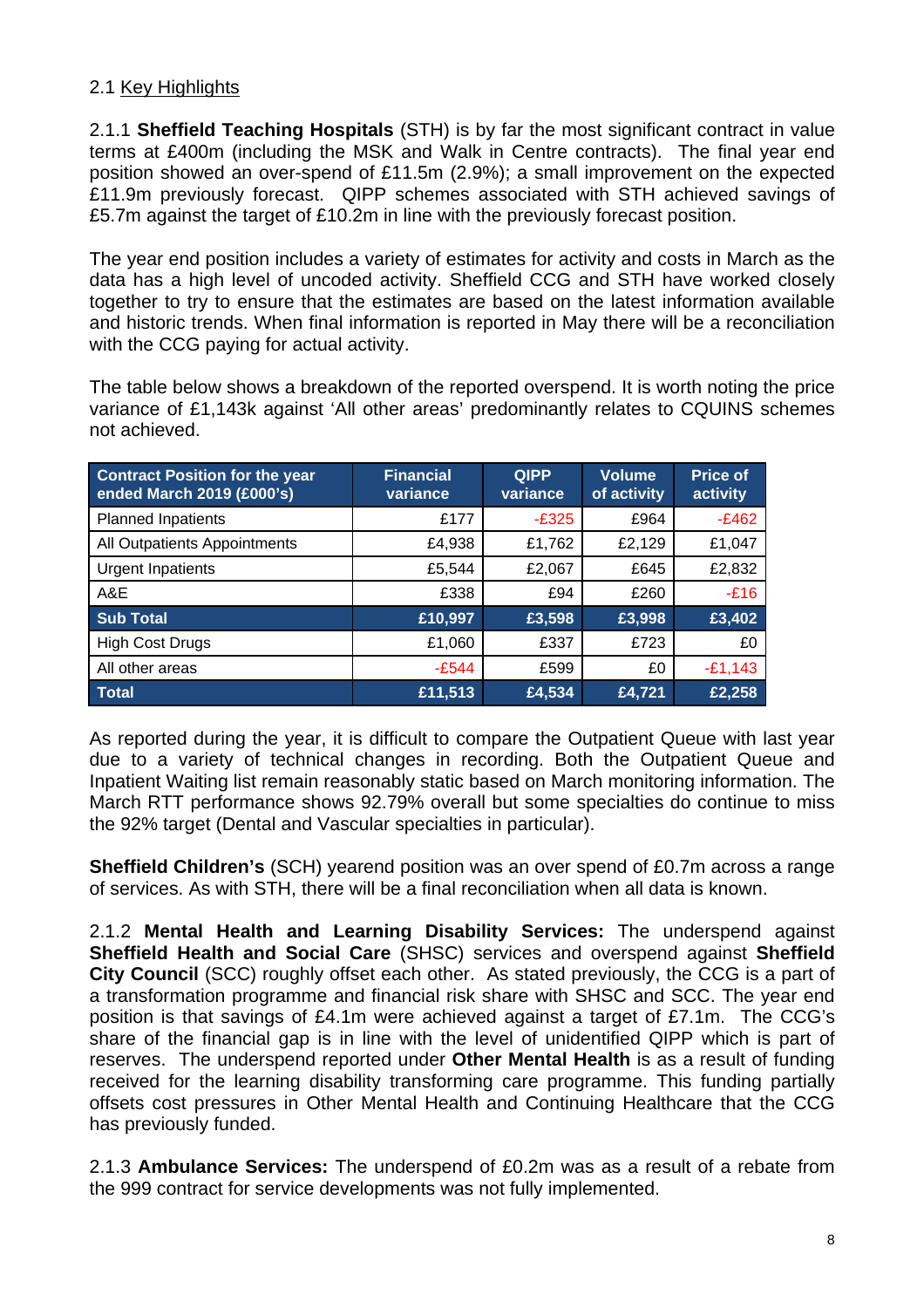2.1.4 **Other NHS Trusts:** Overall the NHS contracts external to Sheffield had an overspend of £0.9m, which the majority can be attributed to additional activity at Rotherham, Leeds and Barnsley hospitals

2.1.5 **ISTC & Extended Choice:** There is a small underspend of £0.1m for extended choice providers which relates to a reduction in gynaecology activity with these providers.

2.1.6 **Individual Funding Requests (IFR):** As previously stated, IFR shows a negative budget and actuals. This is as a result of raising an invoice (£0.7m) to another CCG where we are clear, with legal advice, that the other CCG is the responsible commissioner. IFR costs were lower than planned resulting in a £0.2m underspend.

2.1.7 **Non Contract Activity:** The final position for Non Contract Activity (NCA) is an overspend of £1.4m. Of this, £0.6m relates to increased activity at a private ophthalmology provider that opened a clinic in Sheffield in 2018, £0.6m is due to general growth in activity and the remaining £0.2m is due to our final baseline spend (2017/18) being higher than the agreed budget.

2.1.8 **Continuing Health Care (CHC):** The year-end position on adult CHC was roughly breakeven (less than £50k overspend). Children's Continuing care underspent by £0.4m with Funded Nursing Care (FNC) underspending by £0.8m, both due to having reduced numbers of eligible patients compared to the plan for 2018/19.

2.1.6 **Prescribing:** At the time of closing the CCG accounts, 11 months of prescribing data had been received, requiring the CCG to estimate March activity to arrive at the yearend out-turn position of an underspend of just under £4.0m. This position includes the £2m underspend associated with national pharmaceutical pricing being lower than planned for within the budget. Much of the remaining £2m underspend is attributed to the work undertaken under the Prescribing Quality Incentive scheme, as part of the scheme.

2.1.7 **Quality Innovation, Productivity & Prevention (QIPP):** The final out-turn position is reported in detail in a separate paper to this governing body meeting. Overall we achieved £15.8m or just over 85% of the original £18.5m QIPP target, which is a good result and contributed to delivery of the overall financial position.

2.1.8 **Section 75 Framework Partnership Agreement (Better Care Fund)**: Appendix E shows the citywide position in relation to the Better Care Fund (BCF). The final position shows an overspend of £13.7m (compared to £12.0m forecast at M11).

CCG expenditure within the BCF is included within the overall CCG reported positon in appendices A to D. The increase in expenditure in March related to spend continuing healthcare, mental health and emergency admissions. The final reported variance showed a variance of £5.9m (2.3%), of which £5.6m relates to emergency admissions within the scope of the BCF and £1.0m related to active support and recovery. Information received from Sheffield City Council (SCC) shows a final overspend of £7.8m (6.4%). The overspend of £9.9m on adult social care was offset by slippage against the capital grants budget of £2.1m.

2.1.9 **Reserves:** The final year position was a release of £2.4m within the Commissioning and Non-Recurrent reserves as a result of slippage on investments that had previously been planned. General Contingency was left with £2.4m slippage to offset overspends within Programme spend.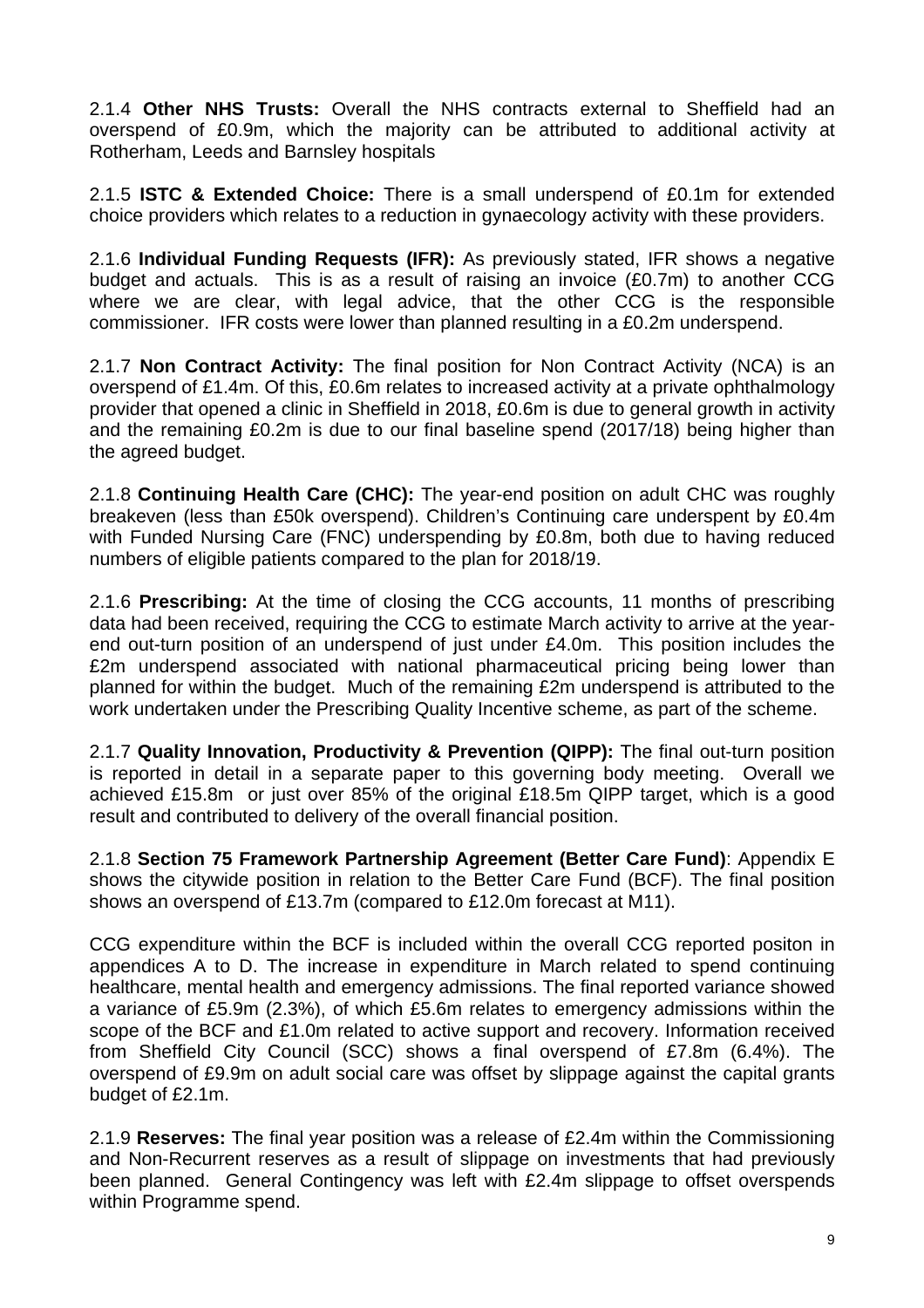2.1.10 **Running Costs:** The final spend against the £12.8m running cost allocation is summarised in the table below. At the planning stage Governing Body approved a planned underspend of £0.4m towards delivery of the overall surplus. The final underspend was £2.8m resulting from vacant posts, uncommitted reserves, re-allocating certain areas of spend to programme in line with updated guidance and minimising spend on consultancy and agency staff.

| Category                                | Annual<br><b>Budget</b><br>£'000s | Outturn<br>Variance<br>£'000s |
|-----------------------------------------|-----------------------------------|-------------------------------|
| Pay                                     | 8,925                             | (598)                         |
| Non Pay                                 | 3,520                             | (563                          |
| Income                                  | (1,237)                           | (46                           |
| <b>Running Costs Reserve</b>            | 1,170                             | (1,170                        |
| <b>Running Costs Planned Underspend</b> | 400                               | (400                          |
| <b>Running Cost Budget</b>              | 12,778                            | (2.777                        |

## **3. Delivery of Cash Position**

The CCG was notified of a maximum cash drawdown limit of £877.5m at month 12. The total cash used to the end of March was £888.7m. This was against requested cash drawdowns of £785.5m, prescribing & home oxygen of £90.9m, other income of £12.3m and a brought forward balance of £181k. No additional cash draw down was required in March. The cash balance at bank at the end of the year was £0.1m.

#### **4. Key Budget Movements**

In line with the Scheme of Budgetary Delegation, the Governing Body is required to sign off all budget movements over £2m. There has been one transfer of £2m budget from Reserves to Sheffield City Council in month 11. This was to fund the non-recurrent agreement to provide additional support to social care cost pressures in line with discussions that have taken place throughout the year relating to collective pressures and mitigations.

In addition, in line with the section 75 agreement with Sheffield City Council (SCC), any proposed changes to Better Care Fund budgets in excess of £1m are required to be approved by the Governing Body (as well as by SCC). The only change at Month 12 is the transfer noted above.

## **5. Better Payment Practice Code**

The Better Payment Practice Code requires the clinical commissioning group to pay all valid invoices by the due date or within 30 days of receipt of a valid invoice, whichever is later. A summary of the position for the 12 month period to the end of March is reported in the table below: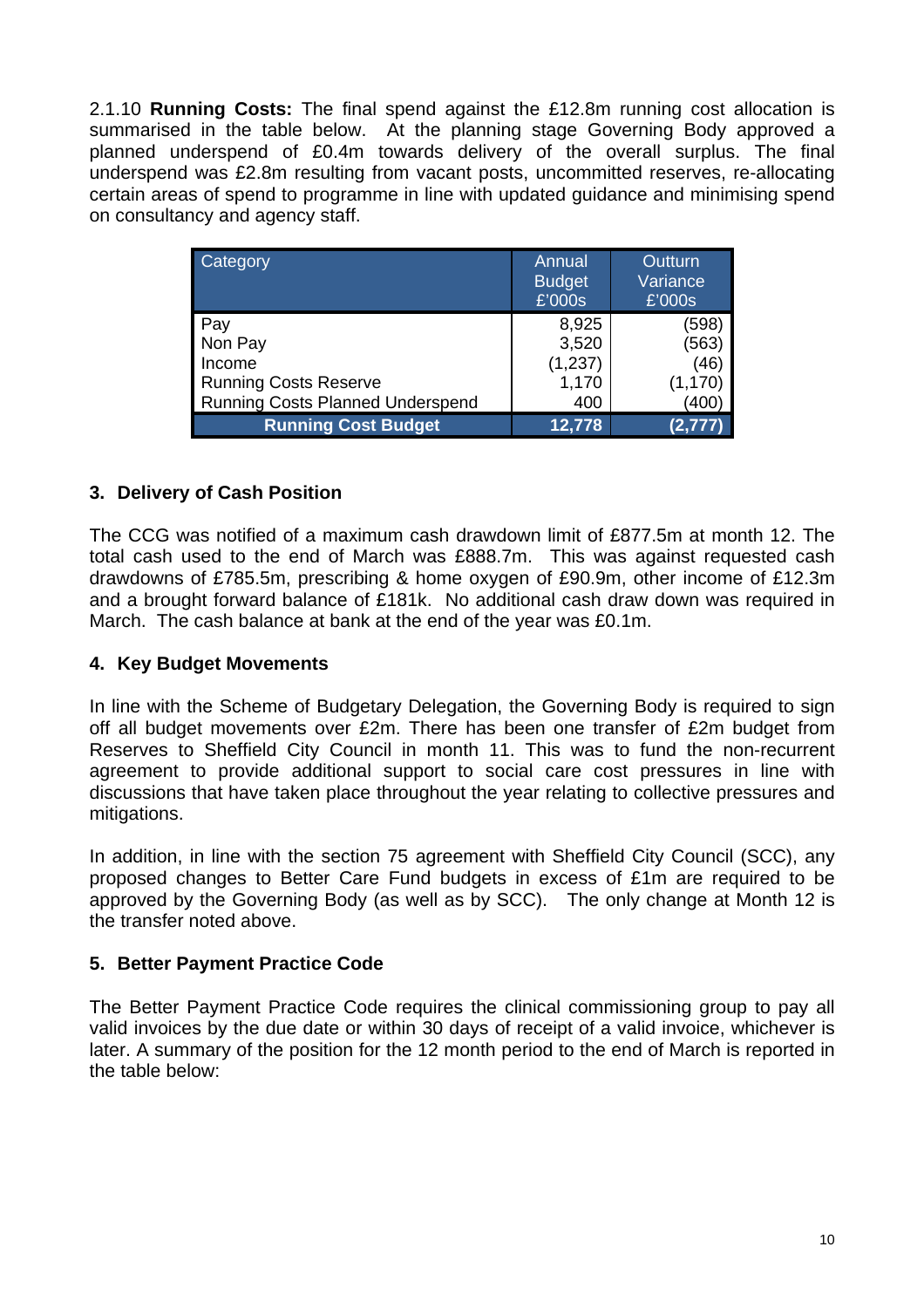| <b>Measure of compliance</b>                     | 12 months to<br><b>Mar-19</b><br><b>Number</b> | 12 months to<br><b>Mar-19</b><br>£'000 |
|--------------------------------------------------|------------------------------------------------|----------------------------------------|
| <b>Non-NHS Payables</b>                          |                                                |                                        |
| Total Non-NHS Trade invoices paid in the year    | 17,016                                         | 200,008                                |
| Total Non-NHS Trade Invoices paid within target  | 16,818                                         | 199,589                                |
| Percentage of Non-NHS Trade invoices paid within |                                                |                                        |
| target                                           | 98.84%                                         | 99.79%                                 |
|                                                  |                                                |                                        |
| <b>NHS Payables</b>                              |                                                |                                        |
| Total NHS Trade invoices paid in the year        | 4,141                                          | 634,773                                |
| Total NHS Trade invoices paid within target      | 4,083                                          | 634,260                                |
| Percentage of NHS Trade invoices paid within     |                                                |                                        |
| target                                           | 98.60%                                         | 99.92%                                 |

## **6. Recommendations:**

The Governing Body is asked to:

- Part A: Adopt (i.e. approve) the unaudited 2018/19 accounts;
- Part B: Note the final 2018/19 outturn position for the CCG, which is subject to external audit of the CCG's annual accounts.
- Part B: Approve the budget changes in relation to the Better Care Fund set out in Section 6.

Paper prepared by: Jackie Mills, Deputy Director of Finance, Chris Cotton, Senior Finance Manager, and Pat Lunness, Senior Finance Manager

On behalf of: Julia Newton, Director of Finance

April 2019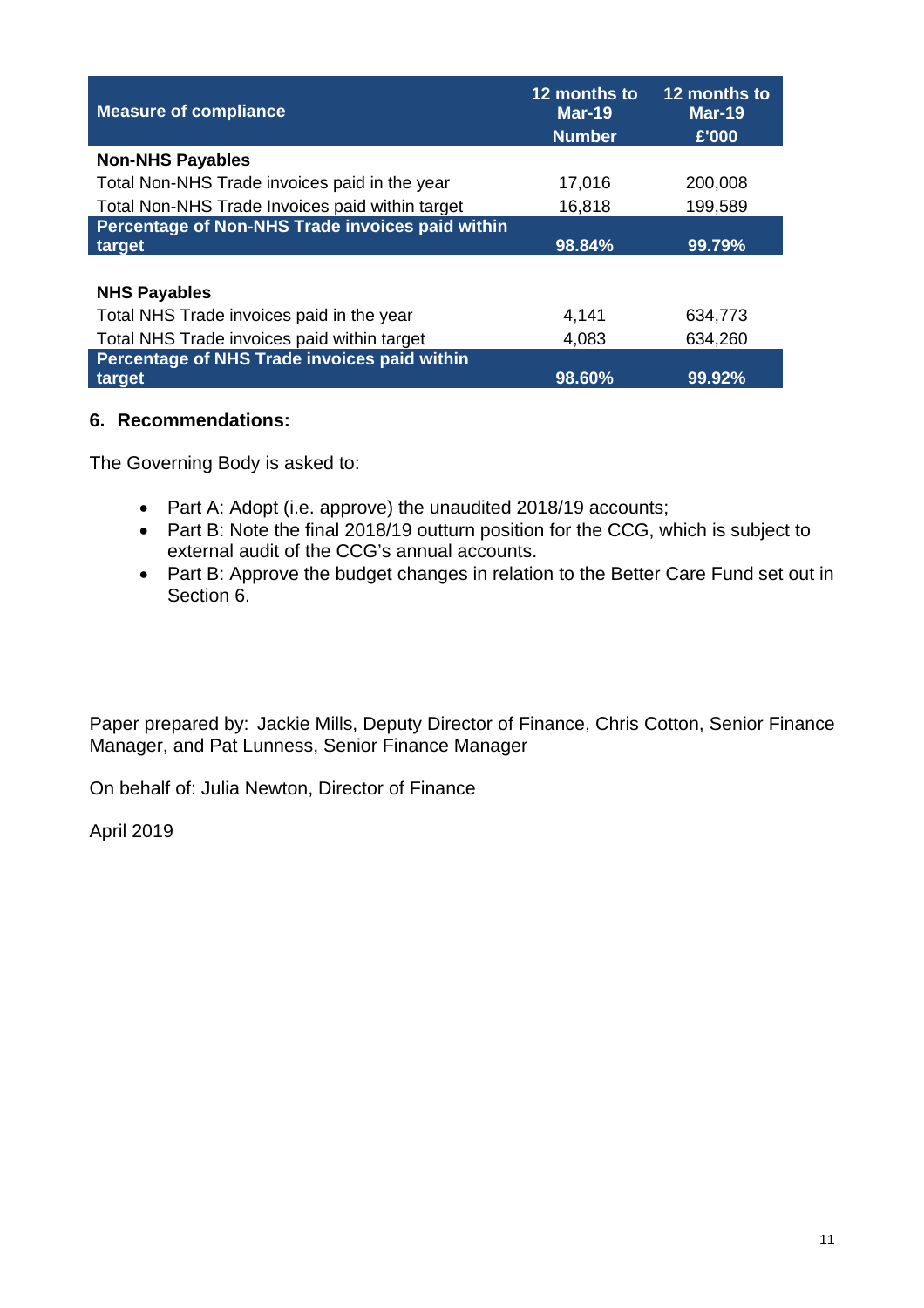| NHS Sheffield Clinical Commisisoning Group<br>Finance Report 2018/19 - Financial Position for Period Ending 31 March 2019 |
|---------------------------------------------------------------------------------------------------------------------------|
|                                                                                                                           |

|                                                                                           |                    |                    |               | Full Year Position at 31 March 2019 |               |               |
|-------------------------------------------------------------------------------------------|--------------------|--------------------|---------------|-------------------------------------|---------------|---------------|
|                                                                                           | <b>Budget</b>      | <b>Expenditure</b> |               | Variance                            |               | Variance @    |
|                                                                                           |                    |                    |               | Over (+)/ Under(-)                  | Change from   | Month 11      |
|                                                                                           | £'000s             | £'000s             | £'000s        | %                                   | prev month*   | £'000s        |
|                                                                                           |                    |                    |               |                                     |               |               |
| <b>PROGRAMME COSTS</b>                                                                    |                    |                    |               |                                     |               |               |
| <b>Revenue Resource Limit</b>                                                             | 882,171            | 882,171            | $\mathbf 0$   | 0.0%                                | $\rightarrow$ | $\pmb{0}$     |
| <b>EXPENDITURE</b>                                                                        |                    |                    |               |                                     |               |               |
| <b>Acute Hospital Care</b>                                                                |                    |                    |               |                                     |               |               |
| Elective                                                                                  | 153,525            | 158,863            | 5,337         | 3.5%                                |               | 5,529         |
| Urgent care                                                                               | 154,589            | 160,972            | 6,384         | 4.1%                                | ↑             | 5,744         |
| Other Acute Care / Ambulance Services                                                     | 101,256            | 102,506            | 1,250         | 1.2%                                |               | 1,422         |
|                                                                                           | 409,370            | 422,341            | 12,971        | 3.2%                                | ↑             | 12,695        |
|                                                                                           |                    |                    |               |                                     |               |               |
| <b>Mental Health &amp; Learning Disabilities</b><br>Mental Health & Learning Disabilities | 89,269             | 89,177             |               | $-0.1%$                             | ↑             |               |
|                                                                                           |                    |                    | (92)          |                                     |               | (242)         |
| <b>Community Services</b>                                                                 |                    |                    |               |                                     |               |               |
| <b>Elective Community Care</b>                                                            | 38,756             | 38.723             | (32)          | $-0.1%$                             |               | (26)          |
| <b>Urgent Community Care</b>                                                              | 5,227              | 5,198              | (28)          | $-0.5%$                             |               | 0             |
| Intermediate Care & Reablement                                                            | 45,646             | 46,582             | 936           | 2.1%                                |               | 965           |
| Long Term Care and End of Life                                                            | 63,988             | 62,299             | (1,690)       | $-2.6%$                             | $\uparrow$    | (1, 815)      |
| Prescribing                                                                               | 95,860             | 91,756             | (4, 104)      | $-4.3%$                             | ↑             | (4, 127)      |
| Other Commissioning                                                                       | 4,019              | 4,140              | 121           | 3.0%                                | ↑             | 8             |
|                                                                                           | 253,496            | 248,699            | (4,797)       | $-1.9%$                             | ↑             | (4,995)       |
|                                                                                           |                    |                    |               |                                     |               |               |
| <b>Primary Care</b>                                                                       |                    |                    |               |                                     |               |               |
| Primary Care Co-commissioning                                                             | 72,672             | 72,402             | (271)         | $-0.4%$                             | ↑             | (363)         |
| Locally Commissioned Primary Care Services                                                | 21,810             | 20.660             | (1, 150)      | $-5.3%$                             | ↑             | (1, 150)      |
|                                                                                           | 94,482             | 93,061             | (1, 421)      | $-1.5%$                             | ↑             | (1, 514)      |
| <b>Collaborative Working</b>                                                              |                    |                    |               |                                     |               |               |
| <b>Collaborative Working</b>                                                              | 13,577             | 13,640             | 63            | 0.5%                                | ↑             | (87)          |
|                                                                                           |                    |                    |               |                                     |               |               |
|                                                                                           | 13,577             | 13,640             | 63            | 0.5%                                | 个             | (87)          |
|                                                                                           |                    |                    |               |                                     |               |               |
| <b>Reserves</b>                                                                           |                    |                    |               | $-100.0%$                           |               |               |
| Reserves                                                                                  | 21,977             | 0                  | (21, 977)     |                                     | ↓             | (21,092)      |
| TOTAL EXPENDITURE - PROGRAMME COSTS                                                       | 882,171            | 866,918            | (15, 253)     | $-1.7%$                             | ↓             | (15, 234)     |
|                                                                                           | (0)                |                    |               |                                     | Τ             |               |
| (UNDER)/OVER SPEND - Programme Costs                                                      |                    | (15, 253)          | (15, 253)     |                                     |               | (15, 234)     |
| <b>RUNNING COSTS ALLOWANCE</b>                                                            |                    |                    |               |                                     |               |               |
| Running Cost Funding                                                                      | 12,778             | 12,778             | $\mathbf 0$   | 0.0%                                | $\rightarrow$ | $\mathbf 0$   |
| <b>Total Running Cost Expenditure</b>                                                     | 12,778             | 10,001             | (2, 777)      | $-21.7%$                            | J             | (2,770)       |
|                                                                                           |                    |                    |               |                                     |               |               |
| (UNDER)/OVER SPEND - Running Costs                                                        | $\mathbf{0}$       | (2, 777)           | (2, 777)      |                                     | ↓             | (2,770)       |
|                                                                                           |                    |                    |               |                                     |               |               |
| <b>TOTAL</b>                                                                              |                    |                    |               |                                     |               |               |
| Revenue Resource Limit<br>Expenditure                                                     | 894,949<br>894,949 | 894,949<br>876,919 | 0<br>(18,031) | 0.0%<br>$-2.0%$                     | →             | 0<br>(18,004) |
| <b>TOTAL (A)</b>                                                                          | (0)                | (18, 031)          | (18,031)      |                                     | ↓<br>Τ        | (18,004)      |
|                                                                                           |                    |                    |               |                                     |               |               |

**\* ↑ = deterioraƟon, ↓ = improvement, = no change.**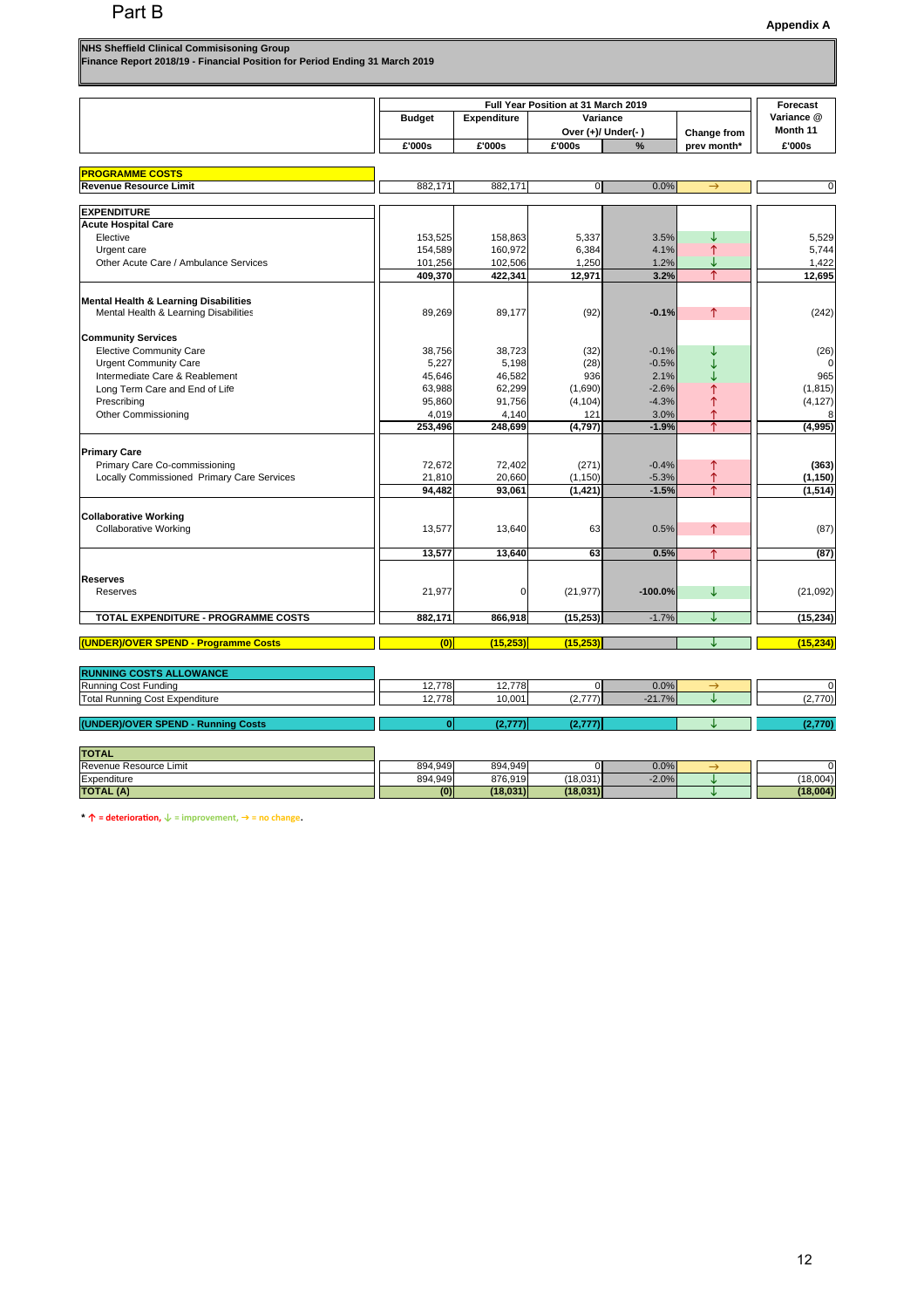**Appendix A (cont)** 

|                                                                                                         | Revenue   |              |                    | <b>Annual Cash</b>      |
|---------------------------------------------------------------------------------------------------------|-----------|--------------|--------------------|-------------------------|
| <b>RESOURCE LIMIT ALLOCATIONS</b>                                                                       |           | Non Rec      |                    | Drawdown<br>Requirement |
|                                                                                                         | Recurrent |              | Total              | incl Capital            |
| Programme Costs - CCG                                                                                   | £'000s    | £'000s       | £'000s             | £'000s<br>877,457       |
| 18/19 Opening CCG Recurrent Allocation                                                                  | 761,852   |              | 761,852            |                         |
| 2018-19 Additional Cash Uplift announced January 2018                                                   | 5,867     |              | 5,867              |                         |
| 18/19 Opening Position - Primary Care Co Commissioning - Delegated                                      | 77.727    |              | 77,727             |                         |
| 18/19 Opening Position - Recurrent Change - Primary Care Access                                         | 3,496     |              | 3,496              |                         |
| 18/19 Opening Position Allocation adjustments b/f from 17/18<br>2017/18 Brought Forward Surplus/Deficit | (2,945)   | 18,004       | (2, 945)<br>18,004 |                         |
| <b>SCH AMBER services</b>                                                                               | 718       |              | 718                |                         |
| 18/19 Paramedic Allocations                                                                             |           | 147          | 147                |                         |
| Health and Social Care Network                                                                          |           | 169          | 169                |                         |
| Latent TB Qtrs 1,2,3 & 4 allocations                                                                    |           | 90           | 90                 |                         |
| Diabetes Transformation Fund                                                                            |           | 983          | 983                |                         |
| 2018-19 CYP IAPT Trainee staff salary support funding                                                   |           | 36           | 36                 |                         |
| Learning Disabilities mortality reviews                                                                 |           | 34           | 34                 |                         |
| Adjustment for IR Changes, made recurrent M5                                                            | 6         |              | 6                  |                         |
| Agenda for Change pay award uplift - Programme                                                          | 60        |              | 60                 |                         |
| CYP Looked After Children Personalised Care<br>Personalisation Level 2 demonstrator funding 2018/19     |           | 130<br>50    | 130<br>50          |                         |
| GP WIFI maintence Yr 2                                                                                  |           | 46           | 46                 |                         |
| Patient Activation Mentor sites 2018/19                                                                 |           | 8            | 8                  |                         |
| National Diabetes Prevention Programme Q1,2 & 3                                                         |           | 23           | 23                 |                         |
| <b>Excess Treament Programme</b>                                                                        |           | (16)         | (16)               |                         |
| Windows 10 Upgrades                                                                                     |           | 58           | 58                 |                         |
| <b>Hadfield Wing Support</b>                                                                            |           | 750          | 750                |                         |
| GP Uplift - delegated                                                                                   |           | 592          | 592                |                         |
| <b>GPFV Practice Nurse Measures</b>                                                                     |           | 16           | 16                 |                         |
| Development of Primary Care networks                                                                    |           | 575          | 575                |                         |
| Charge Exempt Overseas Visitor (CEOV) Adjustment<br>Medicines Optimisation in Care Homes Q1 - 4         |           | (148)<br>355 | (148)<br>355       |                         |
| Cancer 62 Day Performance Improvement Funding (Sheffield Teaching)                                      |           | 70           | 70                 |                         |
| Mental Health Winter Pressures                                                                          |           | 39           | 39                 |                         |
| Quality Premium Tranche 1 Measures 2 - 6                                                                |           | 256          | 256                |                         |
| Correction Month 10 - AfC Pay award uplift - Programme                                                  | (60)      | 60           | $\Omega$           |                         |
| Green Paper Waiting Time Initiatives                                                                    |           | 161          | 161                |                         |
| S117 Mental Health Personal health Budget PHB development programme                                     |           | 10           | 10                 |                         |
| GP workload tool backfill for GPs to test                                                               |           | 17           | 17                 |                         |
| <b>HCA Apprenticeship Development</b>                                                                   |           | 16           | 16                 |                         |
| LAC Sheffield remaining Flexi Funding                                                                   |           | 40           | 40                 |                         |
| <b>HSCN</b> incentive funding<br>Contribution to MHIS indepdent review fees                             |           | 37<br>10     | 37<br>10           |                         |
| Additional concessionary stock/NCSO funding for CCGs                                                    |           | 519          | 519                |                         |
| Month 12 IR changes                                                                                     | (5)       |              | (5)                |                         |
|                                                                                                         |           |              |                    |                         |
| Programme Costs - ICS                                                                                   |           |              |                    |                         |
| Core Funding for South Yorkshire Cancer Alliance                                                        |           | 275          | 275                |                         |
| National Support Funding for South Yorkshire Cancer Alliance                                            |           | 744          | 744                |                         |
| ED Revenue Funding for South Yorkshire Cancer Alliance<br>Infrastructure funding for STPs               |           | 2,428<br>282 | 2,428<br>282       |                         |
| Suicide Prevention - Qtrs 1,2,3 & 4                                                                     |           | 317          | 317                |                         |
| Perinatal Comm Services Development Fund                                                                |           | 880          | 880                |                         |
| Maternity Transformation Funding                                                                        |           | 497          | 497                |                         |
| South Yorkshire & Bassetlaw ICS - Transformation Funds                                                  |           | 6,937        | 6,937              |                         |
| Comms support funding for ICS                                                                           |           | 233          | 233                |                         |
| Improving Access to General Practice: Buddying Network                                                  |           | 5            | 5                  |                         |
| 2018/19 UEC Transformation Allocation for SYB STP                                                       |           | 431          | 431                |                         |
| Elective Care - 18/19 Elective Care funding - SY&B ICS                                                  |           | 109          | 109                |                         |
| Advanced practice managers course - part funding for ICS                                                |           | 6            | 6                  |                         |
| ICS Population Health Management Transformation Funding                                                 |           | 232<br>85    | 232<br>85          |                         |
| ICS funding - leadership<br>Transformation - Cancer                                                     |           | 7            | 7                  |                         |
| STP Comms Support - public engagement                                                                   |           | 40           | 40                 |                         |
| ICS transformation funding - enhanced health in care homes                                              |           | 50           | 50                 |                         |
| ICS Prevention Funding                                                                                  |           | (1,200)      | (1, 200)           |                         |
| Cancer Alliance Programme/Project Management                                                            |           | э            | 3                  |                         |
| Targeted Lung Health Checks - Cancer Programme - South Yorkshire Cancer Alliance                        |           | 25           | 25                 |                         |
| Cancer Alliance MoU with Barnsley CCG                                                                   |           | (68)         | (68)               |                         |
| Month 12 Programme Costs Resource Limit                                                                 | 846,716   | 35,455       | 882,171            | 877,457                 |
| <b>Running Costs</b>                                                                                    |           |              |                    |                         |
| Initial Running Costs allocation                                                                        | 12,612    |              | 12,612             |                         |
| Market rents                                                                                            |           | 28           | 28                 |                         |
| Health and Social Care Network                                                                          |           | 21           | 21                 |                         |
| Agenda for Change pay award uplift - Admin                                                              | 117       |              | 117                |                         |
| Correction Month 10 - AfC Pay award uplift                                                              | (117)     | 117          | 0                  |                         |
| Month 12 Running Cost Resource Limit                                                                    | 12,612    | 166          | 12,778             |                         |
| <b>CLOSING LIMITS (B)</b>                                                                               | 859,328   | 35,621       | 894,949            | 877,457                 |
|                                                                                                         |           |              |                    |                         |
| Memo Table: Planned Surplus                                                                             |           |              |                    |                         |
| Historic Surplus b/f                                                                                    |           |              | £'000<br>6,134     |                         |
|                                                                                                         |           |              |                    |                         |

# Historic Surplus b/f 6,134<br>
Plus release of 1% reserve in 2016/17<br>
Cumulative surplus carried forward from 2017/18 3,746 **18,004 <sup>3,746</sup> 18,004**<br>
Planned increase to surplus in 2018/19 0 Total planned surplus for 2018/19 **18,004 18,004 Memo Table: Forecast In Year Financial Performance**  Total Allocation 18/19 from the above table 894,949 Less cumulative surplus carried forward from 2017/18 -18,004 **In Year Allocation** 876,945 **Expenditure:**  Forecast Expenditure (Programme Spend plus Running Costs) 876,919 **Forecast under/(over)-spend against in year allocation 26**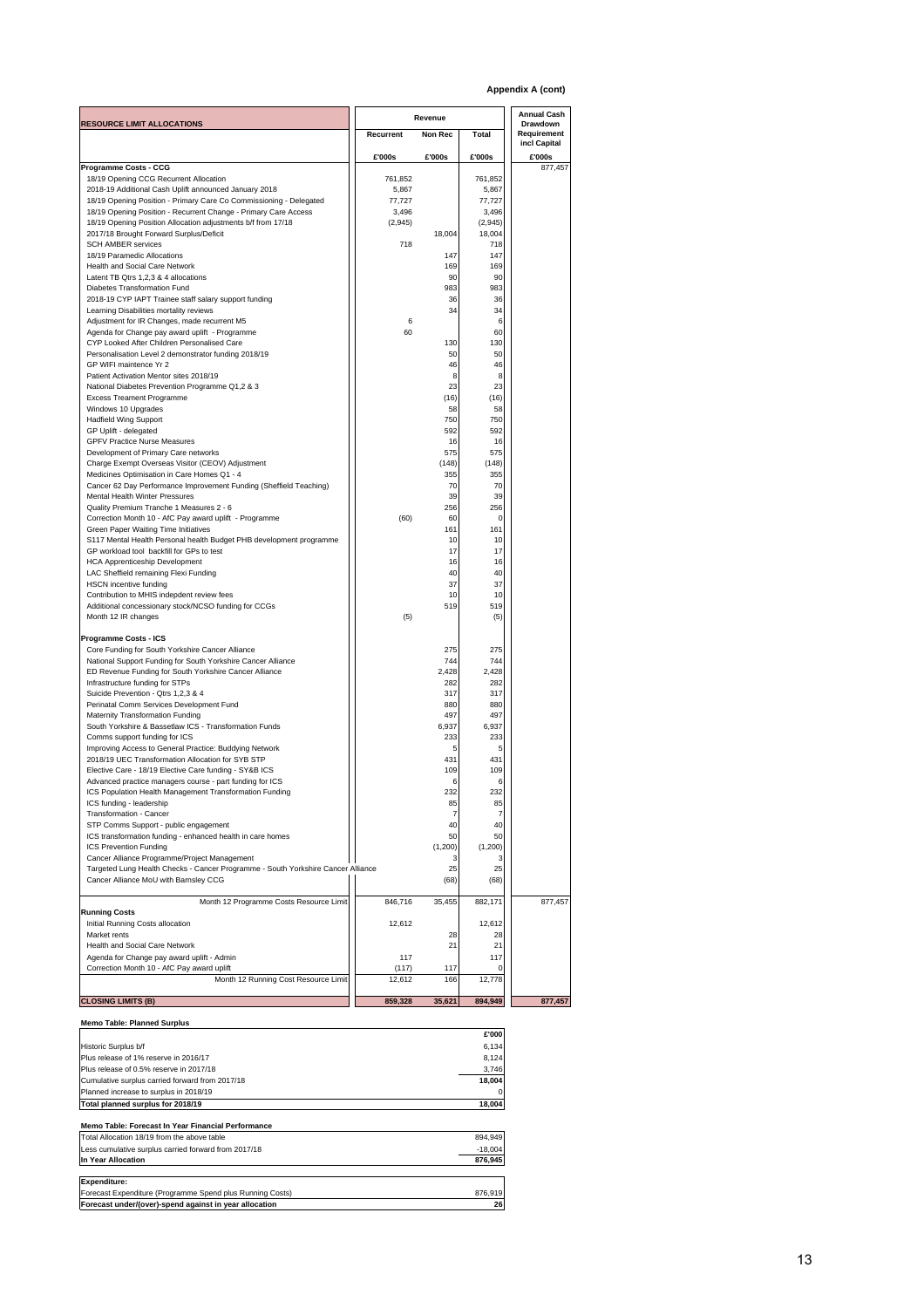|                                                   |               | Full Year Position at 31 March 2019 |                |                    |                 |  |
|---------------------------------------------------|---------------|-------------------------------------|----------------|--------------------|-----------------|--|
|                                                   | <b>Budget</b> | <b>Expenditure</b>                  |                | Variance           | Month 11        |  |
|                                                   |               |                                     |                | Over (+)/ Under(-) |                 |  |
|                                                   | £'000s        | £'000s                              | £'000s         | $\frac{0}{0}$      | £'000s          |  |
| <b>PROGRAMME COSTS</b>                            |               |                                     |                |                    |                 |  |
| <b>Revenue Resource Limit</b>                     | 882,171       | 882,171                             | $\overline{0}$ | 0%                 | $\overline{0}$  |  |
| <b>EXPENDITURE</b>                                |               |                                     |                |                    |                 |  |
| <b>Acute Hospital Care</b>                        |               |                                     |                |                    |                 |  |
| <b>Planned Care</b>                               |               |                                     |                |                    |                 |  |
| Sheffield Teaching Hospitals NHS FT               | 135,384       | 140,450                             | 5,065          | 4%                 | 5,062           |  |
| Sheffield Children's NHS FT                       | 12,166        | 12,216                              | 50             | 0%                 | 165             |  |
| <b>Other NHS Trusts</b>                           | 3,567         | 3,888                               | 321            | 9%                 | 404             |  |
| <b>ISTC &amp; Extended Choice</b>                 | 2,408         | 2,309                               | (98)           | $-4%$              | (102)           |  |
| <b>Planned Care</b>                               | 153,525       | 158,863                             | 5,337          | 3%                 | 5,529           |  |
| <b>Urgent Care</b>                                |               |                                     |                |                    |                 |  |
| Sheffield Teaching Hospitals NHS FT               | 136,234       | 142,028                             | 5,794          | 4%                 | 5,532           |  |
| Sheffield Children's NHS FT                       | 11,954        | 12,183                              | 229            | 2%                 | 36              |  |
| <b>Other NHS Trusts</b>                           | 6,401         | 6,762                               | 361            | 6%                 | 176             |  |
| <b>Urgent Care</b>                                | 154,589       | 160,972                             | 6,384          | 4%                 | 5,744           |  |
| <b>Other Acute Care / Ambulance Services</b>      |               |                                     |                |                    |                 |  |
| Sheffield Teaching Hospitals NHS FT               | 67,715        | 67,390                              | (324)          | 0%                 | 321             |  |
| Sheffield Children's NHS FT                       | 2,105         | 2,388                               | 283            | 13%                | 140             |  |
| <b>Other NHS Trusts</b>                           | 1,960         | 2,139                               | 179            | 9%                 | 172             |  |
| <b>ISTC &amp; Extended Choice</b>                 | 23            | 23                                  | 0              | 0%                 |                 |  |
| <b>Ambulance Services</b>                         | 24,735        | 24,528                              | (207)          | $-1%$              | (241)           |  |
| Other Acute Services including NCAs               | 4,718         | 6,036                               | 1,319          | 28%                | 1,029           |  |
| <b>Other Acute Care</b>                           | 101,256       | 102,506                             | 1,250          | 1%                 | 1,422           |  |
|                                                   |               |                                     |                |                    |                 |  |
| <b>Mental Health &amp; Learning Disabilities</b>  |               |                                     |                |                    |                 |  |
| Sheffield Health and Social Care NHS FT           | 79,206        | 79,080                              | (126)          | 0%                 | (152)           |  |
| Sheffield Children's NHS FT                       | 6,099         | 6,230                               | 132            | 2%                 | 98              |  |
| Local Authority                                   | 1,238         | 1,397                               | 159            | 13%                | 36 <sup>1</sup> |  |
| Other Mental Health Services                      | 2,726         | 2,470                               | (256)          | $-9%$              | (224)           |  |
| <b>Mental Health &amp; Learning Disabilities</b>  | 89,269        | 89,177                              | (92)           | 0%                 | (242)           |  |
| <b>Community Services</b>                         |               |                                     |                |                    |                 |  |
| <b>Planned Care</b>                               |               |                                     |                |                    |                 |  |
| Sheffield Teaching Hospitals NHS FT including MSK | 12,663        | 12,763                              | 100            | 1%                 | 100             |  |
| Sheffield Children's NHS FT                       | 4,090         | 4,106                               | 17             | 0%                 | 14              |  |
| <b>Local Authority</b>                            | 20,755        | 20,765                              | 10             | 0%                 | 13              |  |
| <b>Development Nurses</b>                         | 459           | 353                                 | (106)          | $-23%$             | (106)           |  |
| <b>Other Community Services</b>                   | 789           | 736                                 | (54)           | $-7%$              | (46)            |  |
| <b>Planned Community Care</b>                     | 38,756        | 38,723                              | (32)           | 0%                 | (26)            |  |
| <b>Urgent Care</b>                                |               |                                     |                |                    |                 |  |
| 111                                               | 1,449         | 1,421                               | (28)           | $-2%$              | 0               |  |
| Out of Hours                                      | 3,778         | 3,778                               | $\Omega$       | 0%                 | 0               |  |
| <b>Urgent Community Care</b>                      | 5,227         | 5,198                               | (28)           | $-1%$              | $\bf{0}$        |  |
| Intermediate Care & Reablement                    |               |                                     |                |                    |                 |  |
| Sheffield Teaching Hospitals NHS FT               | 41,633        | 42,614                              | 982            | 2%                 | 982             |  |
| <b>Local Authority</b>                            | 1,817         | 1,817                               | (0)            | 0%                 |                 |  |
| <b>Community Equipment</b>                        | 2,196         | 2,151                               | (45)           | $-2%$              | (17)            |  |
| <b>Intermediate Care</b>                          | 45,646        | 46,582                              | 936            | 2%                 | 965             |  |
|                                                   |               |                                     |                |                    |                 |  |
| Long Term Care and End of Life                    |               |                                     |                |                    |                 |  |
| <b>Continuing Care</b>                            | 47,812        | 47,503                              | (310)          | $-1\%$ 14          | (590)           |  |
| <b>Continuing Healthcare Assessments</b>          | 2,942         | 2,487                               | (455)          | $-15%$             | (315)           |  |
| <b>Continuing Care - IFRs</b>                     | 63            | 47                                  | (15)           | $-24%$             | (14)            |  |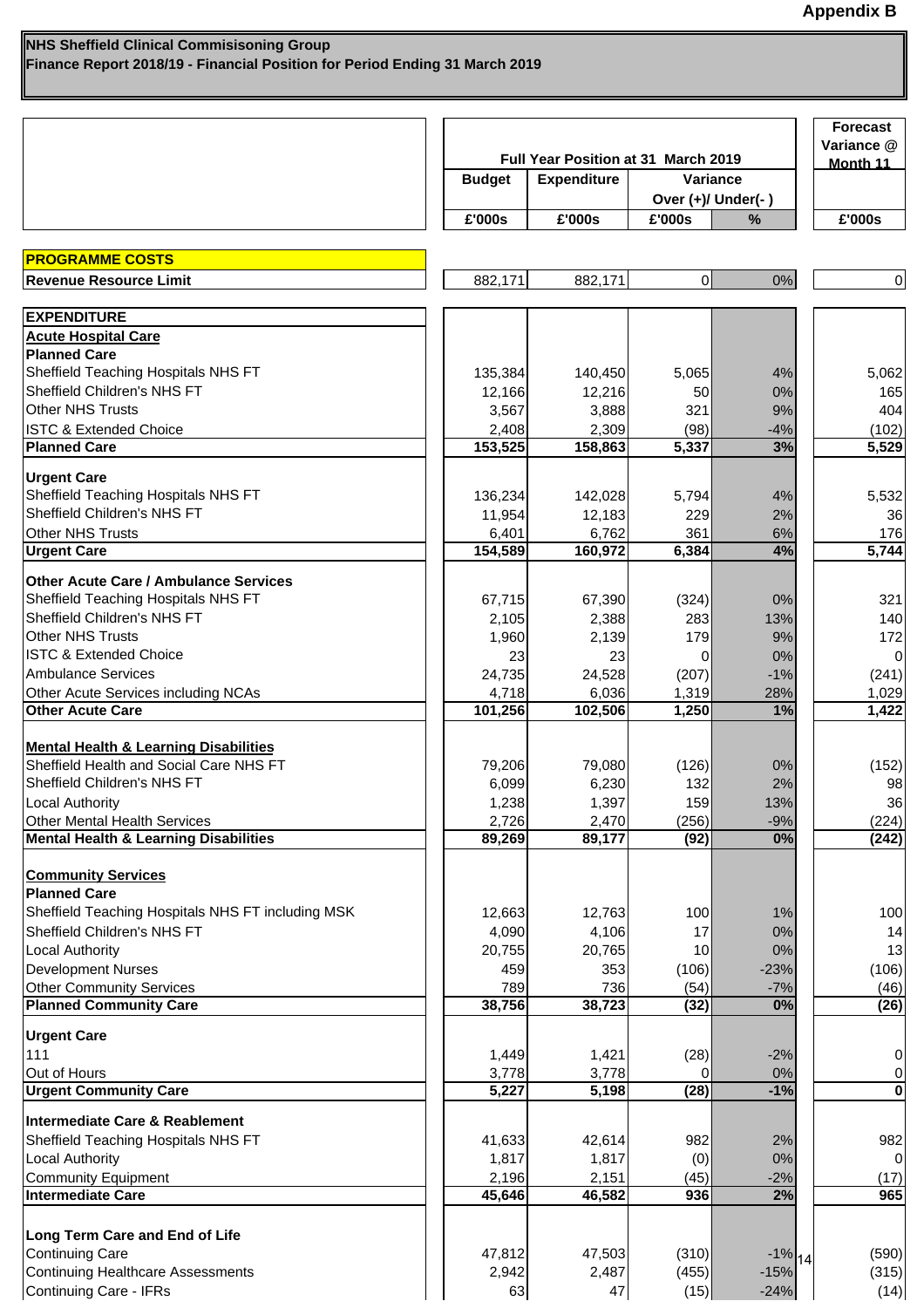| <b>Funded Nursing Care</b>                                     | 7,680          | 6,918          | (762)          | $-10%$         | (710)          |
|----------------------------------------------------------------|----------------|----------------|----------------|----------------|----------------|
| St Lukes Hospice                                               | 2,360          | 2,317          | (43)           | $-2%$          | (54)           |
| Sheffield Teaching Hospitals NHS FT                            | 3,131          | 3,027          | (104)          | $-3%$          | (130)          |
| <b>Long Term Care</b>                                          | 63,988         | 62,299         | (1,690)        | $-3%$          | (1, 815)       |
| <b>GP Prescribing</b>                                          |                |                |                |                |                |
| Prescribing                                                    | 94,097         | 90,074         | (4,023)        | $-4%$          | (4,040)        |
| <b>Medicines Optimisation Team</b>                             | 1,763          | 1,682          | (81)           | $-5%$          | (87)           |
| <b>Prescribing</b>                                             | 95,860         | 91,756         | (4, 104)       | $-4%$          | (4, 127)       |
|                                                                |                |                |                |                |                |
| Other Commissioning                                            | 4,019          | 4,140          | 121            | 3%             | 8              |
| <b>Other Commissioning</b>                                     | 4,019          | 4,140          | 121            | 3%             | $\bf8$         |
| <b>Primary Care</b>                                            |                |                |                |                |                |
| <b>Co-Commissioning</b>                                        |                |                |                |                |                |
| <b>Core Contract</b>                                           | 51,004         | 51,122         | 118            | 0%             | 119            |
| Premises                                                       | 10,040         | 9,991          | (48)           | 0%             | (93)           |
| QoF                                                            | 7,501          | 7,400          | (101)          | $-1%$          | $\overline{0}$ |
| <b>Enhanced Services</b>                                       | 1,776          | 1,579          | (197)          | $-11%$         | (201)          |
| Primary Care Other                                             | 2,352          | 2,309          | (43)           | $-2%$          | (188)          |
|                                                                |                |                |                |                |                |
| <b>Locally Commissioned Primary Care Services</b>              | 21,810         | 20,660         | (1, 150)       | $-5%$          | (1, 150)       |
| <b>Primary Care</b>                                            | 94,482         | 93,061         | (1, 421)       |                | (1, 514)       |
|                                                                |                |                |                |                |                |
| <b>Collaborative Working</b>                                   |                |                |                |                |                |
| Accountable Care Partnership                                   | 85             | 25             | (60)           | $-70%$         | (60)           |
| Integrated Care System                                         | 13,134         | 13,274         | 140            | $1\%$          | (8)            |
| <b>Better Care Fund</b>                                        | 172            | 155            | (17)           | $-10%$         | (18)           |
| <b>Other Collaborative Working</b>                             | 186            | 186            | (0)            | 0%             | (0)            |
|                                                                |                |                |                |                |                |
| <b>Collaborative Working</b>                                   | 13,577         | 13,640         | 63             |                | (87)           |
| <b>Reserves</b>                                                |                |                |                |                |                |
| <b>Commissioning Reserves</b>                                  | 2,175          | 0              | (2, 175)       |                | (1,640)        |
| <b>General Contingency Reserve</b>                             | 2,350          | 0              | (2,350)        |                | (2, 117)       |
| <b>ICS Reserves</b>                                            | $\overline{0}$ | $\overline{0}$ | $\overline{0}$ |                | $\overline{0}$ |
| <b>Primary Care</b>                                            | 395            | 0              | (395)          |                | (278)          |
| <b>Unidentified QIPP</b>                                       | (752)          | 0              | 752            |                | 752            |
| 0.5% Non Recurrent Reserve                                     | 205            | 0              | (205)          |                | (205)          |
| <b>Planned Surplus</b>                                         | 17,604         | 0              | (17, 604)      | $-100%$        | (17,604)       |
| <b>Reserves</b>                                                | 21,977         | $\bf{0}$       | (21, 977)      | $-100%$        | (21, 092)      |
|                                                                |                |                |                |                |                |
| <b>TOTAL EXPENDITURE - PROGRAMME COSTS</b>                     | 882,171        | 866,918        | (15, 253)      | $-2%$          | (15, 234)      |
| (UNDER)/OVER SPEND - Programme Costs                           | (0)            | (15, 253)      | (15, 253)      |                | (15, 234)      |
|                                                                |                |                |                |                |                |
| <b>RUNNING COSTS ALLOWANCE</b>                                 |                |                |                |                |                |
| Funding net of £1.5m transfer to commissioning budgets         | 12,778         | 12,778         | $\overline{0}$ | 0%             | $\pmb{0}$      |
| <b>EXPENDITURE</b>                                             |                |                |                |                |                |
| <b>Accountable Officer</b>                                     | 2,040<br>2,850 | 1,866          | (174)          | $-9%$<br>$-6%$ | (180)          |
| Commissioning & Performance<br><b>Finance &amp; Facilities</b> | 2,883          | 2,674<br>2,558 | (176)<br>(325) | $-11%$         | (144)<br>(339) |
| Nursing, Quality & Workforce                                   | 2,401          | 2,066          | (335)          | $-14%$         | (338)          |
| <b>Transformation &amp; Delivery</b>                           | 1,034          | 837            | (197)          | $-19%$         | (199)          |
| <b>Running Cost Reserve</b>                                    | 1,170          | 0              | (1, 170)       |                | (1, 170)       |
| Running Cost Planned surplus                                   | 400            |                | (400)          | $-100%$        | (400)          |
| <b>TOTAL EXPENDITURE - RUNNING COSTS</b>                       | 12,778         | 10,001         | (2,777)        | $-22%$         | (2,770)        |
|                                                                |                |                |                |                |                |
| (UNDER)/OVER SPEND - Running Costs                             | $\mathbf{0}$   | (2, 777)       | (2, 777)       |                | (2,770)        |

**TOTAL (UNDER)/OVER SPEND (0) (18,031) (18,031) - (18,004)**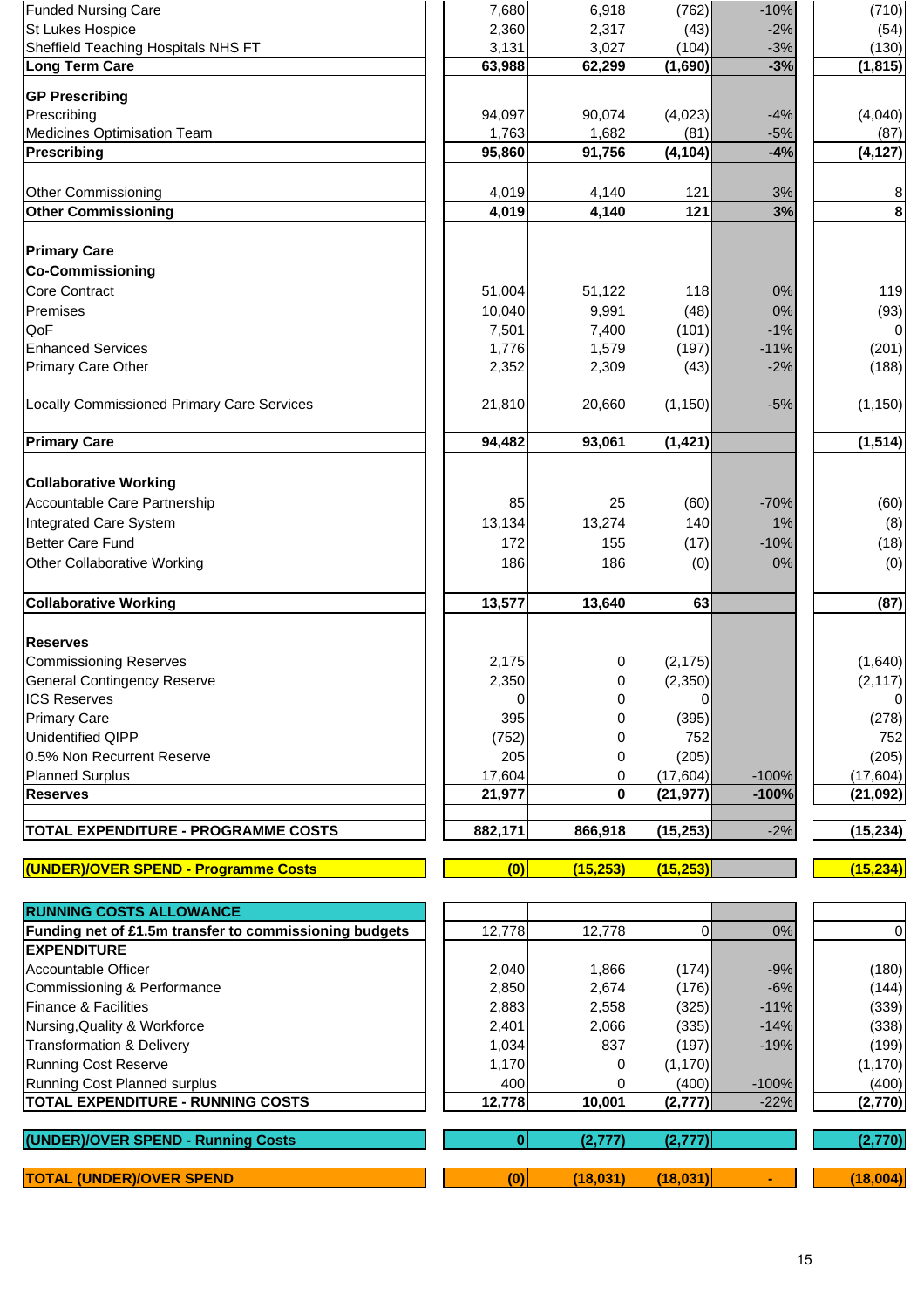#### **NHS Sheffield Clinical Commisisoning Group Finance Report 2018/19 - Financial Position for Period Ending 31 March 2019**

## **Main Provider Contracts**

|                                            |           | Full Year position at 31 March 2019 |                    |                    |         |  |  |  |
|--------------------------------------------|-----------|-------------------------------------|--------------------|--------------------|---------|--|--|--|
|                                            |           | <b>Budget</b>                       | <b>Expenditure</b> | Variance           |         |  |  |  |
|                                            |           |                                     |                    | Over (+)/ Under(-) |         |  |  |  |
|                                            |           | £'000                               | £'000              | £'000              | %       |  |  |  |
|                                            |           |                                     |                    |                    |         |  |  |  |
| <b>EXPENDITURE</b>                         |           |                                     |                    |                    |         |  |  |  |
| <b>Sheffield Teaching Hospitals NHS FT</b> |           |                                     |                    |                    |         |  |  |  |
| Planned Care - STH                         |           | 135,384                             | 140,450            | 5,065              | 3.7%    |  |  |  |
| Urgent Care - STH                          |           | 136,234                             | 142,028            | 5,794              | 4.3%    |  |  |  |
| Community Care - STH                       |           | 12,663                              | 12,763             | 100                | 0.8%    |  |  |  |
| Other Acute - STH                          |           | 41,158                              | 40,114             | (1,043)            | $-2.5%$ |  |  |  |
| High Cost Drugs - STH                      |           | 15,371                              | 16,431             | 1,060              | 6.9%    |  |  |  |
| <b>Maternity Services</b>                  |           | 11,186                              | 10,845             | (341)              | $-3.0%$ |  |  |  |
| Primary Care - Out of Hours                |           | 3,778                               | 3,778              | 0                  | 0.0%    |  |  |  |
| Intermediate Care & Reablement             |           | 41,633                              | 42,614             | 982                | 2.4%    |  |  |  |
| End of Life Care                           |           | 3,131                               | 3,027              | (104)              | $-3.3%$ |  |  |  |
|                                            | Sub Total | 400,537                             | 412,050            | 11,513             | 2.9%    |  |  |  |
| <b>Sheffield Children's NHS FT</b>         |           |                                     |                    |                    |         |  |  |  |
| Planned Care - SCH                         |           | 12,166                              | 12,216             | 50                 | 0.4%    |  |  |  |
| Urgent Care - SCH                          |           | 11,954                              | 12,183             | 229                | 1.9%    |  |  |  |
| Community Care - SCH                       |           | 3,698                               | 3,715              | 16                 | 0.4%    |  |  |  |
| Mental Health Services - SCH               |           | 6,099                               | 6,230              | 132                | 2.2%    |  |  |  |
| Other Acute - SCH                          |           | 1,356                               | 1,587              | 231                | 17.0%   |  |  |  |
| High Cost Drugs - SCH                      |           | 749                                 | 801                | 52                 | 7.0%    |  |  |  |
| Safeguarding                               |           | 391                                 | 392                | 0                  | 0.1%    |  |  |  |
|                                            | Sub Total | 36,414                              | 37,123             | 710                | 1.9%    |  |  |  |
| Sheffield Health and Social Care NHS FT    |           |                                     |                    |                    |         |  |  |  |
| Mental Health & Learning Disabilities      |           | 79,206                              | 79,080             | (126)              | $-0.2%$ |  |  |  |
|                                            | Sub Total | 79,206                              | 79,080             | (126)              | $-0.2%$ |  |  |  |
|                                            |           | 516,158                             | 528,254            | 12,096             | 2.3%    |  |  |  |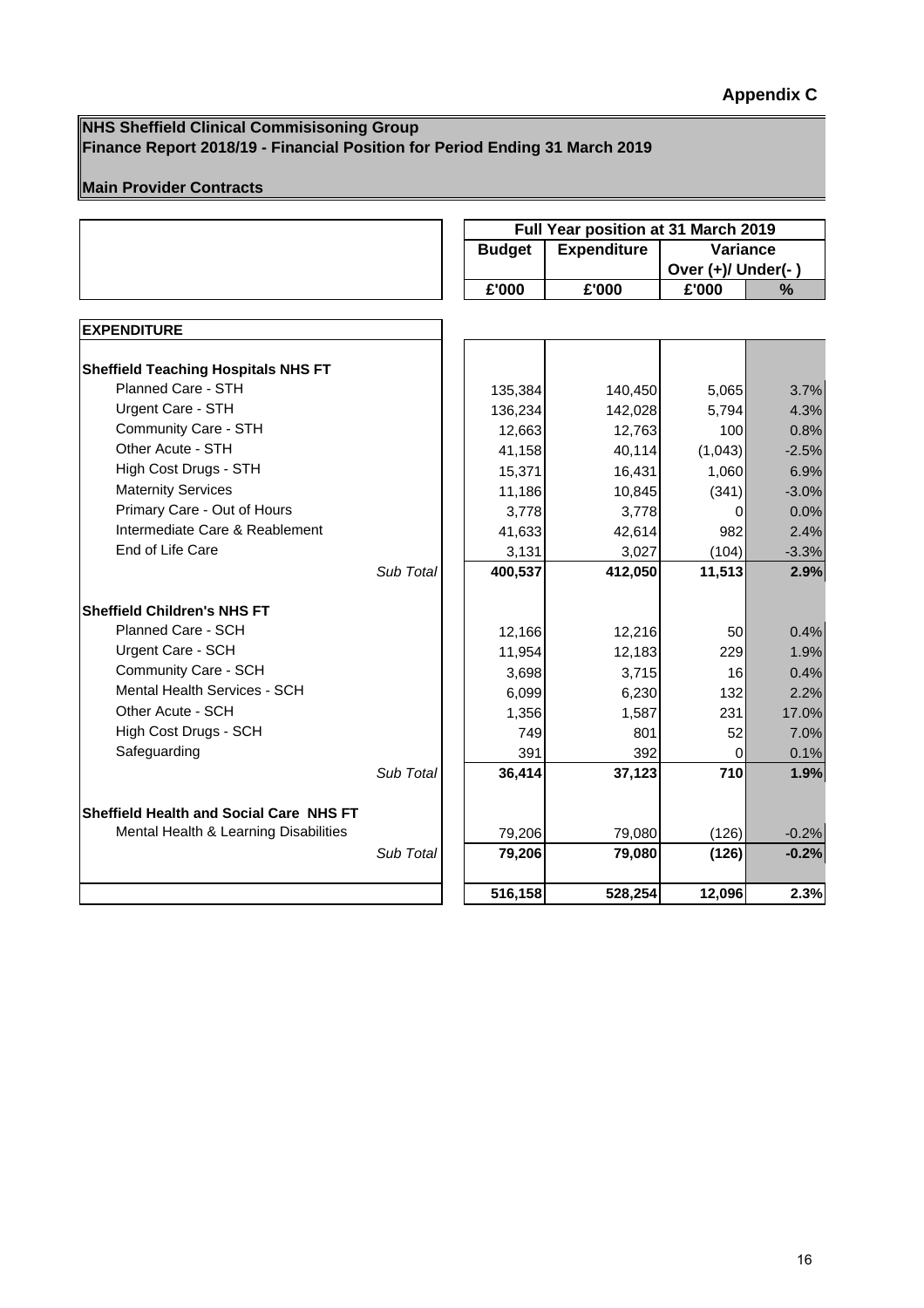#### **Appendix D**

#### **Sheffield CCG Commissioned Activity and Costs - March 2019**

#### **Sheffield Teaching Hospitals NHS FT**





| Point of Delivery              | Year to Date<br><b>Activity Plan</b> | Year to Date<br>Actual<br>Activity | Variance |          |
|--------------------------------|--------------------------------------|------------------------------------|----------|----------|
|                                |                                      |                                    | Activity | %        |
| <b>Outpatient Firsts</b>       | 113,049                              | 123,277                            | 10,228   | 9.0%     |
| <b>Outpatient Followups</b>    | 282.321                              | 298,001                            | 15,680   | 5.6%     |
| Outpatient Unbundled Imaging   |                                      |                                    |          |          |
| Electives                      | 57.908                               | 59.501                             | 1.593    | 2.8%     |
| Electives - Excess Beddays     |                                      |                                    |          |          |
| Non Electives                  | 54,139                               | 54.865                             | 726      | 1.3%     |
| Non Electives - Excess Beddays |                                      |                                    |          |          |
| <b>CDU Outpatients</b>         | 32,906                               | 29,309                             | $-3,597$ | $-10.9%$ |
| <b>Accident and Emergency</b>  | 129,393                              | 137.777                            | 8,384    | 6.5%     |
| Total                          |                                      |                                    |          |          |

| Year to Date<br><b>Budget</b> | <b>Actual Expenditure</b> | Variance |          |
|-------------------------------|---------------------------|----------|----------|
| £'000s                        | £'000s                    | £'000s   | $\%$     |
| 19,479                        | 21,813                    | 2,334    | 12.0%    |
| 22,458                        | 24,759                    | 2,302    | 10.2%    |
| 3,848                         | 4,151                     | 303      | 7.9%     |
| 47,814                        | 47,923                    | 110      | $-0.6%$  |
| 352                           | 419                       | 67       | 19.0%    |
| 110,322                       | 117,081                   | 6,759    | 6.1%     |
| 4,695                         | 3,480                     | $-1,215$ | $-25.9%$ |
| 1,615                         | 1,526                     | $-88$    | $-5.5%$  |
| 16,683                        | 17,022                    | 338      | 2.0%     |
| 227,265                       | 238,174                   | 10,909   | 4.8%     |

MFF Uplift Applied to Contract Monitoring Costings at 2.9422% for PbR Activity Only Includes PbR and Non-Pbr Activity (and CDU (A&E) activity) Includes Financial Adjustments and QIPP

A&E does not include Primary Care Access Centre activity or costs

There are some minor differences between the finance report and the BI version due to financial adjustments which are not reflected in BI data

Note - This appendix now excludes the MSK contract activity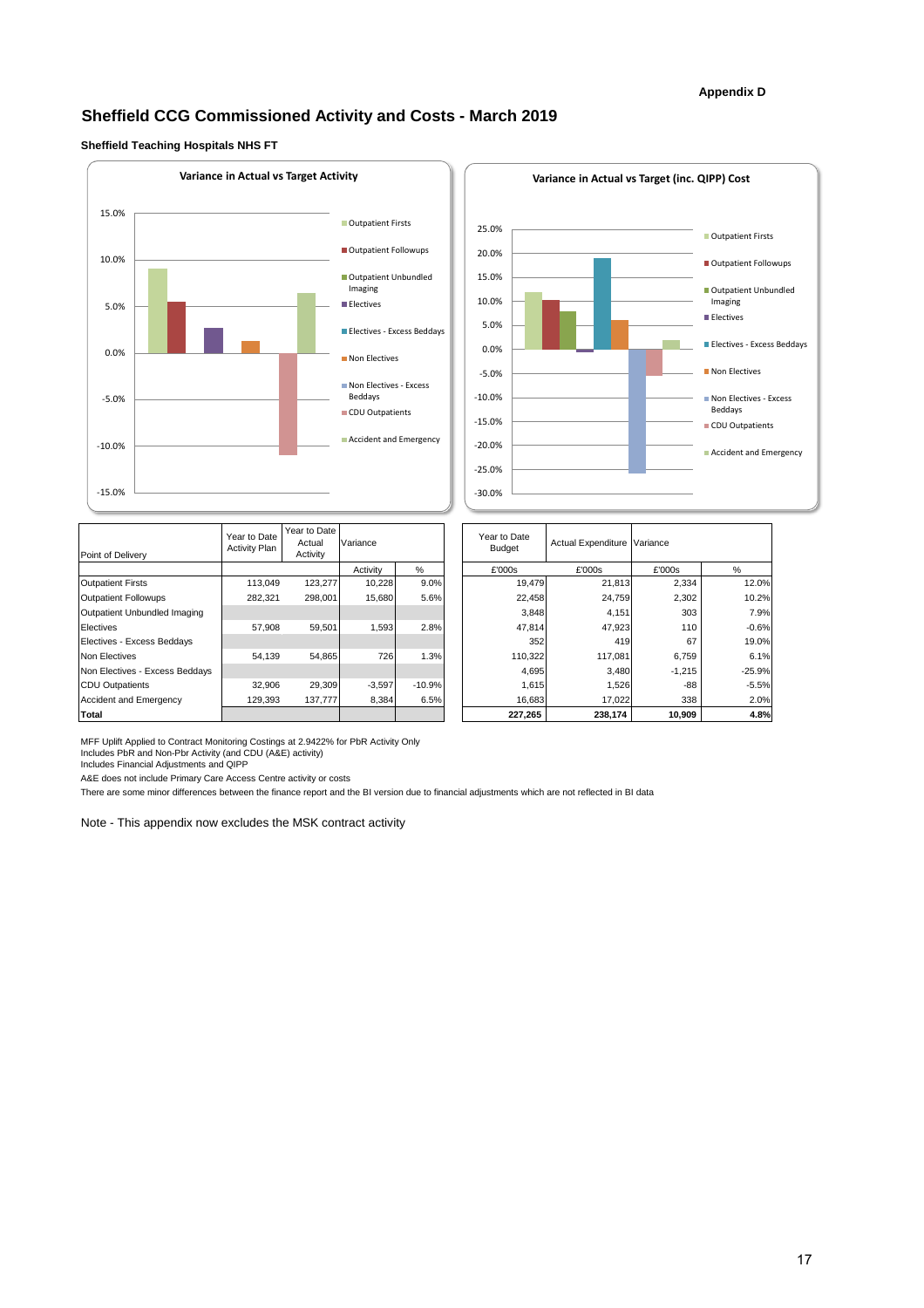**NHS Sheffield Clinical Commisisoning Group** 

**Finance Report 2018/19 - Financial Position for Period Ending 31 March 2019** 

#### **Memorandum: Section 75 - Better Care Fund**

|                                              | Year to Date: March |                    |                    |          |            |
|----------------------------------------------|---------------------|--------------------|--------------------|----------|------------|
|                                              |                     |                    |                    |          | Forecast   |
|                                              |                     |                    |                    |          | Variance @ |
| <b>Theme</b>                                 | <b>Budget</b>       | <b>Expenditure</b> |                    | Variance | Month 11   |
|                                              |                     |                    | Over (+)/ Under(-) |          |            |
|                                              | £'000s              | £'000s             | £'000s             | %        | £'000s     |
|                                              |                     |                    |                    |          |            |
| <b>Citywide Position</b>                     |                     |                    |                    |          |            |
| People Keeping Well in their local community | 8,689               | 8,542              | (147)              | $-1.7%$  | (428)      |
| <b>Active Support &amp; Recovery</b>         | 52.407              | 53.019             | 612                | 1.2%     | 526        |
| <b>Independent Living Solutions</b>          | 3.966               | 4.028              | 62                 | 1.6%     | 94         |
| <b>Ongoing Care</b>                          | 140,382             | 149,796            | 9,414              | 6.7%     | 8,518      |
| <b>Emergency Medical Admissions - STH</b>    | 63,698              | 69,307             | 5,608              | 8.8%     | 5,438      |
| <b>Mental Health</b>                         | 107,257             | 107,581            | 324                | 0.3%     | 120        |
| <b>Capital Grants</b>                        | 5,678               | 3,542              | (2, 136)           | $-37.6%$ | (2,311)    |
| <b>TOTAL EXPENDITURE</b>                     | 382.078             | 395.815            | 13.737             | 3.6%     | 11,957     |
| <b>NHS Sheffield CCG</b>                     |                     |                    |                    |          |            |
| People Keeping Well in their local community | 1,928               | 1.806              | (122)              | $-6.3%$  | (125)      |
| <b>Active Support &amp; Recovery</b>         | 43,449              | 44,432             | 982                | 2.3%     | 982        |
| <b>Independent Living Solutions</b>          | 2.196               | 2.151              | (45)               | $-2.1%$  | (17)       |
|                                              |                     | 48,642             | (527)              | $-1.1%$  | (830)      |
| <b>Ongoing Care</b>                          | 49,169              |                    |                    |          |            |
| <b>Emergency Medical Admissions - STH</b>    | 63,698              | 69,307             | 5,608              | 8.8%     | 5,438      |
| <b>Mental Health</b>                         | 99,906              | 99,936             | 29                 | 0.0%     | (174)      |
| <b>Capital Grants</b>                        | $\Omega$            | $\Omega$           | $\Omega$           | 0.0%     |            |
| <b>CCG Total</b>                             | 260,347             | 266.273            | 5,926              | 2.28%    | 5,274      |
| <b>Sheffield City Council (SCC)</b>          |                     |                    |                    |          |            |
| People Keeping Well in their local community | 6.761               | 6,736              | (25)               | $-0.4%$  | (303)      |
| <b>Active Support &amp; Recovery</b>         | 8,958               | 8,588              | (370)              | $-4.1%$  | (457)      |
| <b>Independent Living Solutions</b>          | 1.770               | 1,878              | 108                | 6.1%     | 111        |
| <b>Ongoing Care</b>                          | 91,213              | 101,154            | 9,940              | 10.9%    | 9,348      |
| <b>Emergency Medical Admissions - STH</b>    | $\Omega$            |                    | $\Omega$           | 0.0%     |            |
| <b>Mental Health</b>                         | 7,351               | 7.645              | 295                | 4.0%     | 294        |
| <b>Capital Grants</b>                        | 5,678               | 3.542              | (2, 136)           | $-37.6%$ | (2, 311)   |
| <b>SCC Total</b>                             | 121,731             | 129,542            | 7,811              | 6.4%     | 6,683      |

#### **Notes:**

| Key elements of each theme are summarised below: |                                                                                                                                                                    |  |  |  |
|--------------------------------------------------|--------------------------------------------------------------------------------------------------------------------------------------------------------------------|--|--|--|
|                                                  | Includes Care Planning, Health trainers/ Community Support Workers, Community<br>Grants and Support to VCF sector, Public Health, Housing related support to Older |  |  |  |
| People Keeping Well in their local community     |                                                                                                                                                                    |  |  |  |
|                                                  | People and other support services                                                                                                                                  |  |  |  |
|                                                  | Includes community nursing, Intermediate Care Beds, CICs, Transfer of Care Teams,                                                                                  |  |  |  |
| <b>Active Support &amp; Recovery</b>             | STIT, Intermediate Care Assessment teams                                                                                                                           |  |  |  |
|                                                  |                                                                                                                                                                    |  |  |  |
| Independent Living Solutions                     | Includes community equipment and adaptations                                                                                                                       |  |  |  |
|                                                  | Includes CHC& FNC, Learning Disabilities, Adult Social Care. From April 2017, this                                                                                 |  |  |  |
| <b>Ongoing Care</b>                              | excludes spend on mental health which is now included in the mental health theme.                                                                                  |  |  |  |
| Emergency Medical Admissions - STH               | Includes Adult Inpatient Medical Emergency Admissions (excluding gastroenterology)                                                                                 |  |  |  |
| <b>Mental Health</b>                             | Includes all adult mental health services as commissioned by the CCG, with those for                                                                               |  |  |  |